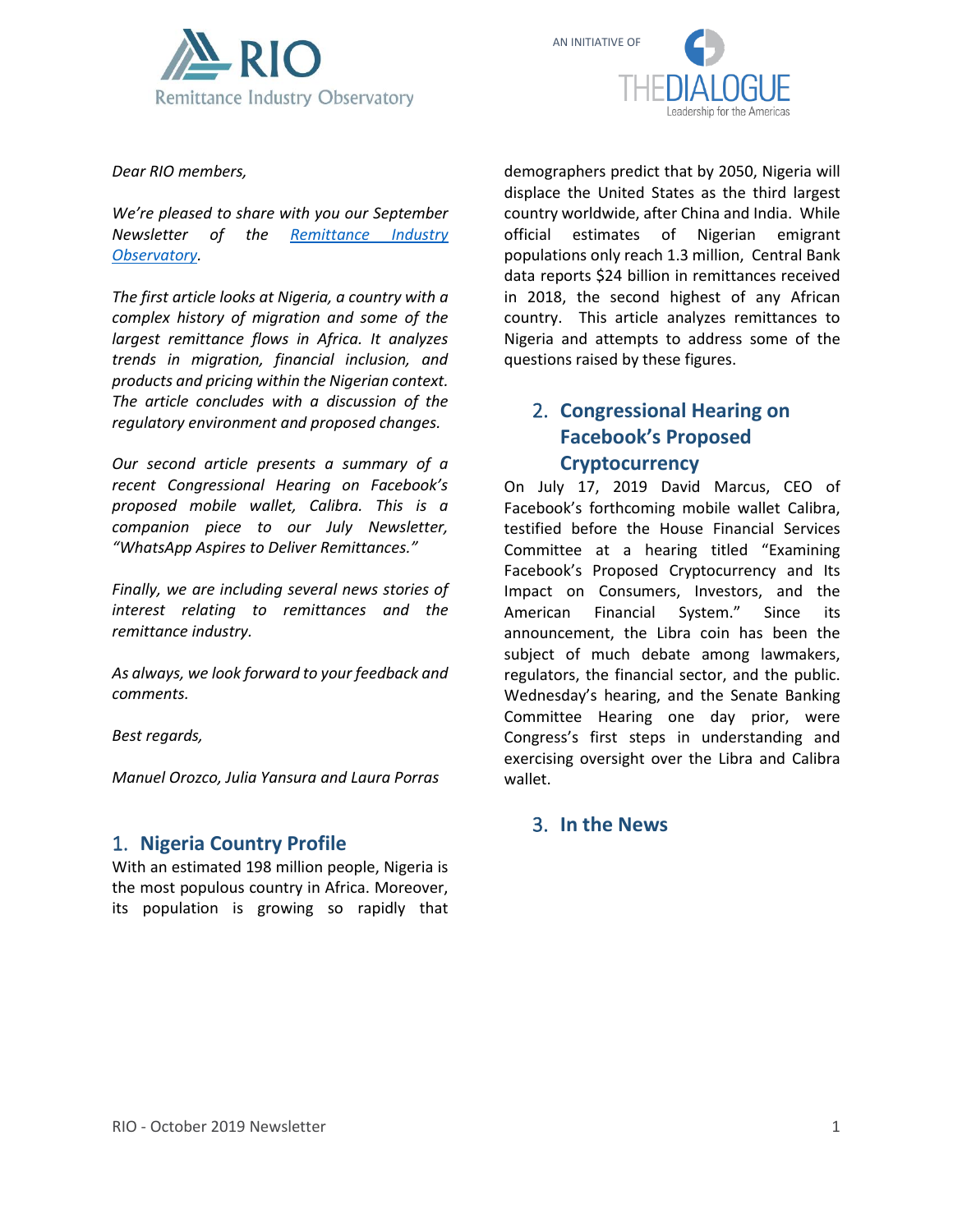



# **1. Nigeria Country Profile**

### *Highlights*

- **Annual Remittances Received:** \$24.061 Billion in 2018, according to Central Bank data
- **Authorized Payers:** Include Commercial Banks authorized to pay remittances by the Central Bank. A new regulatory category called Payment Service Banks (PSBs) will also be allowed to pay remittances going forward.<sup>1</sup>
- **Anti-Money Laundering Legislation:** "Anti-Money Laundering and Combating the Financing of Terrorism in Banks and Other Financial Institutions Regulations 2013,"<sup>2</sup> along with the "Economic and Financial Crimes Commission Act of 2004"<sup>3</sup> and the Money Laundering Prohibition Act, as Amended 2011."<sup>4</sup>
- Microfinance Institutions (MFIs): 1022<sup>5</sup> are registered with the Central Bank of Nigeria
- **Banks: 23 Commercial Banks<sup>6</sup>**
- **Remittance Service Providers (RSPs):** 60+
- **Costs of remitting:** 7.7% to send 200<sup>7</sup>

### *Population, Demographics, and Migration*

With an estimated 198 million people, Nigeria is the most populous country in Africa. Moreover, its population is growing so rapidly that demographers predict that by 2050, Nigeria will displace the United States as the third largest country worldwide, after China and India.<sup>8</sup> In addition to being a demographic giant, Nigeria is highly complex, with over 250 ethnic groups and some 500 languages spoken. The country has deep divisions between the prominent Hausa-Fulani Muslim population in the North and the Igbo Christian population in the south and east. Power sharing is complex, with the presidency typically rotating between north and south every two four-year terms in a sort of "gentleman's agreement."<sup>9</sup>

Nigeria has a long history of migration, both forced and voluntary. Historically, migration from Nigeria dates back to the transatlantic slave trade. Subsequent migratory flows occurred during Colonial rule, when Nigerians moved as laborers to Ghana, Benin, Ivory Coast, and other countries to work in areas such

9[https://www.reuters.com/article/us-nigeria-president-rotation/qa-nigerias-presidency-and-the-north-south-question](https://www.reuters.com/article/us-nigeria-president-rotation/qa-nigerias-presidency-and-the-north-south-question-idUSTRE66Q2ZD20100727)[idUSTRE66Q2ZD20100727](https://www.reuters.com/article/us-nigeria-president-rotation/qa-nigerias-presidency-and-the-north-south-question-idUSTRE66Q2ZD20100727)

<sup>1</sup>[https://medium.com/@SustainableDFS/payment-banks-all-you-need-to-know-about-nigerias-newest-payment-service-category-](https://medium.com/@SustainableDFS/payment-banks-all-you-need-to-know-about-nigerias-newest-payment-service-category-575d43b01330)[575d43b01330](https://medium.com/@SustainableDFS/payment-banks-all-you-need-to-know-about-nigerias-newest-payment-service-category-575d43b01330)

<sup>2</sup> <https://www.cbn.gov.ng/out/2014/fprd/aml%20act%202013.pdf>

<sup>3</sup> [https://www.imolin.org/doc/amlid/Nigeria\\_EFCC\\_Act.pdf](https://www.imolin.org/doc/amlid/Nigeria_EFCC_Act.pdf)

<sup>4</sup> <https://lawpadi.com/wp-content/uploads/2015/08/Money-Laundering-Act-2011.pdf>

<sup>5</sup> <https://www.cbn.gov.ng/Supervision/Inst-MF.asp>

<sup>6</sup> <https://www.cbn.gov.ng/Supervision/Inst-DM.asp>

<sup>7</sup> World Bank Pricing data, 2019 Q2. This is 200 in various currencies, including USD, Euros and GBP. For a more detailed discussion on pricing by corridor, see

<sup>&</sup>lt;sup>8</sup> John Campbell, "Nigeria Faces a Crippling Population Boom," April 2018. Available at [https://www.cfr.org/blog/nigeria-faces-crippling](https://www.cfr.org/blog/nigeria-faces-crippling-population-boom)[population-boom](https://www.cfr.org/blog/nigeria-faces-crippling-population-boom)

RIO - October 2019 Newsletter 2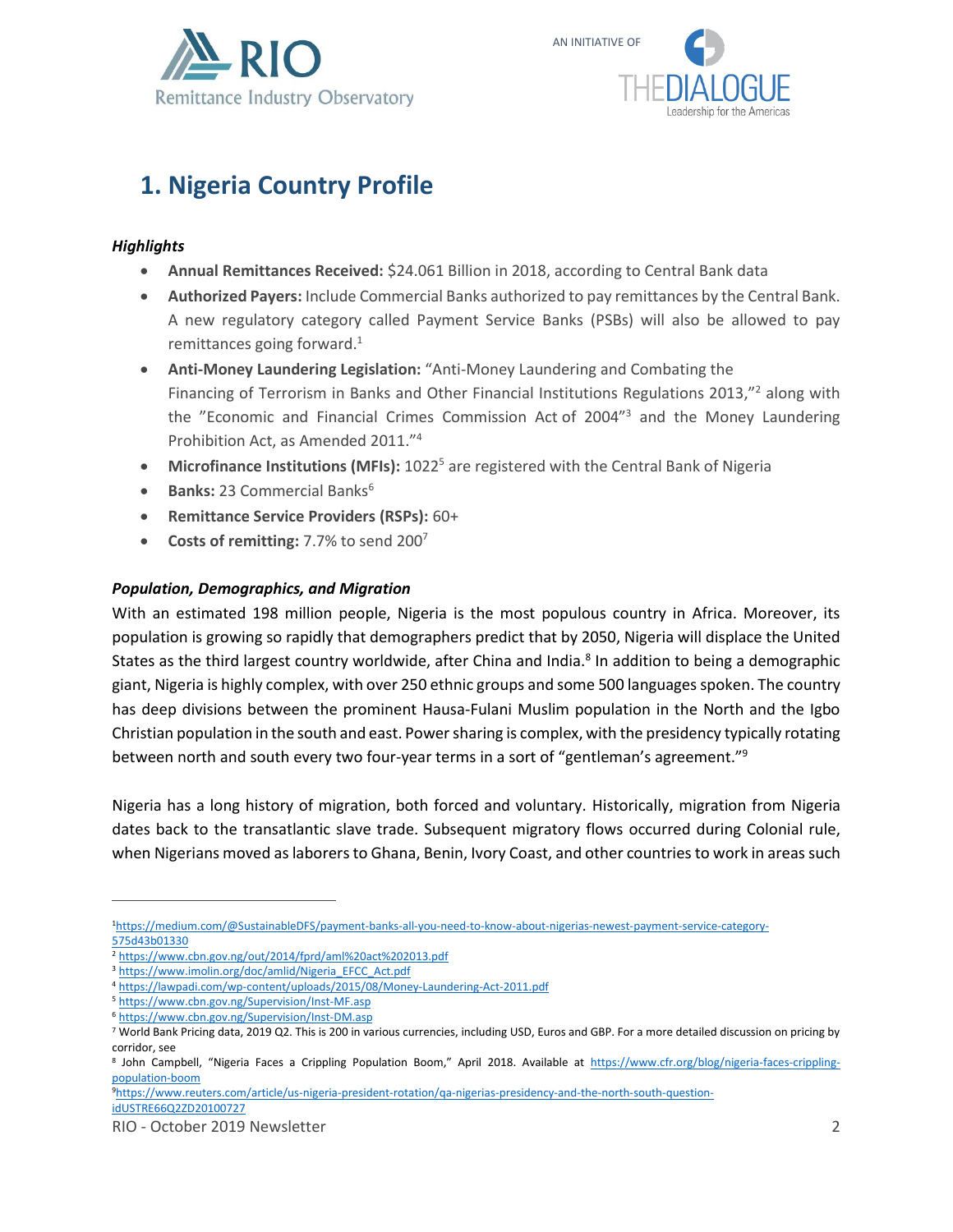



as gold mining, rail road installation, agriculture, and trade. More recently, Nigerians have migrated to the United States and to European countries to pursue education and more high-skilled job opportunities. Nigerians have also sought asylum abroad, fleeing from violence and extremism, such as most recently the Boko Haram group.

Internal displacement has also been a major theme throughout much of Nigeria's recent history. Nigeria's National Commission for Refugees estimated 3.2million IDPs in Nigeria between 2003 and 2008, including persons displaced by oil clashes, border disputes, and mass flooding.<sup>10</sup>

Today, official estimates place the number of Nigerian emigrants at around 1.3 million people worldwide. The United States, the United Kingdom, Cameroon, Niger and Ghana are among the most prominent destinations for Nigerian migrants, as the following table indicates. While UN and World Bank estimates are similar, in some cases, host country data places population estimates higher.

|                                 | <b>UN</b><br><b>DESA</b> | <b>World</b><br><b>Bank</b> | <b>National</b><br><b>Data</b> |
|---------------------------------|--------------------------|-----------------------------|--------------------------------|
|                                 | <b>Estimate 2017</b>     | <b>Estimate 2018</b>        | by host country                |
| <b>United States of America</b> | 282,153                  | 306,874                     | 344,979                        |
| United Kingdom                  | 209,417                  | 190,000                     | 205,000                        |
| Cameroon                        | 115,519                  | 115,519                     |                                |
| Niger                           | 98,849                   | 98,849                      |                                |
| Ghana                           | 70,705                   | 70,705                      |                                |
| Italy                           | 57,248                   | 65,129                      | 369,980                        |
| <b>Benin</b>                    | 46,036                   | 46,036                      |                                |
| Côte d'Ivoire                   | 39,306                   | 43,761                      |                                |
| Togo                            | 32,796                   | 32,796                      |                                |
| Canada                          | 32,118                   | 32,118                      | 42,430                         |
| Spain                           | 30,484                   | 35,550                      | 111,969                        |
| South Africa                    | 27,326                   | 27,326                      | 30,000                         |
| Germany                         | 26,712                   | 25,000                      | Not available                  |
| Ireland                         | 23,546                   | 23,546                      | Not available                  |
| Sudan                           | 17,488                   | 17,488                      |                                |
| Total - Worldwide               | 1,255,425                | 1,309,063                   |                                |

Table 1: Nigerian Migrants Worldwide

Source: World Bank and UN Desa. For national data: 1) United States, American Community Survey, 2017 1-year estimates. 2) United Kingdom: Office for National Statistics, December 2018 data, "Overseas-born population in the

<sup>10</sup> <https://www.migrationpolicy.org/article/nigeria-multiple-forms-mobility-africas-demographic-giant>

RIO - October 2019 Newsletter 3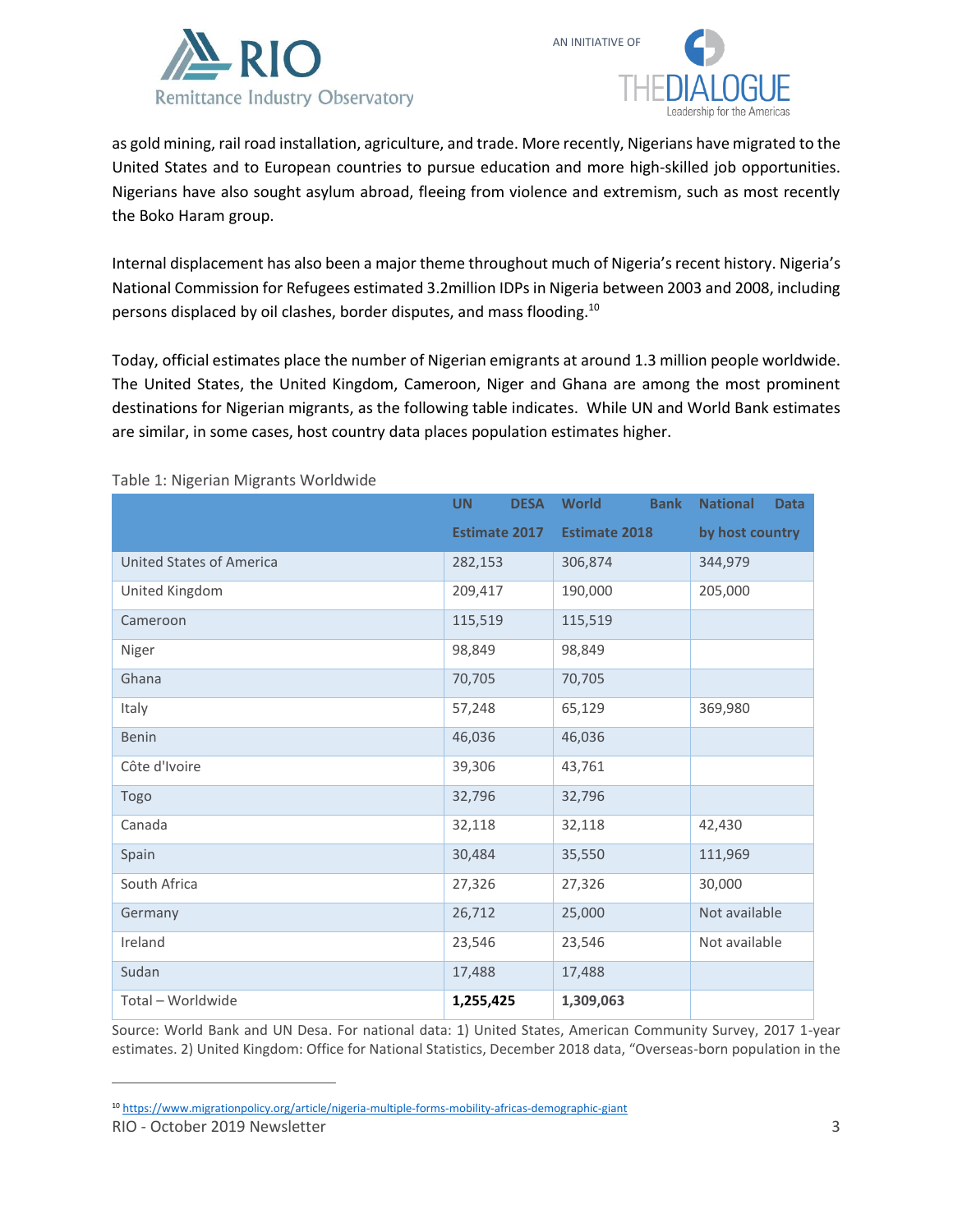



United Kingdom."3) Canada: Statistics Canada, Census Profile, 2016 Census 4) South Africa: Statistics South Africa, 2016. 5) European countries: Eurostat populations, 2018.

Some observers take issue with these figures, arguing that they underestimate the true size of the Nigerian migrant population. Numbers ranging from 3 million all the way up to 20 million have been cited.<sup>11</sup> For example, recent Nigerian media reports have claimed that up to 800,000 Nigerians live in South Africa, which is almost certainly not accurate.<sup>12</sup> Others have claimed that the Nigerian overseas diaspora is "17 million strong," a figure that was dismissed by The Economist as "fanciful."<sup>13</sup> Part of the issue may come down to how diaspora is defined, whether it includes migrants or whether it is extended to include subsequent generations. It may also come down to how diaspora figures fit into a larger political context or political agenda.

However, it is a widely study phenomena that second generations remit much less (as a proportion of total population, in frequency, and amount) than first generation migrants.<sup>14</sup> Table 2 shows a the size of the Nigerian diaspora in the U.S., also comparing first generation (defined as foreign born population) and subsequent generations (those that identify their ethnicity as Nigerian).

|                           | <b>First Generation</b> | Nigerian  |         |
|---------------------------|-------------------------|-----------|---------|
|                           | 2018                    | Ethnicity |         |
| <b>Total Population</b>   | 344,979                 |           | 426,158 |
| Of which in Texas         | 76,065                  | 85,740    |         |
|                           |                         |           |         |
| Immigrant Visas Issued    | 7,922                   |           |         |
| Nonimmigrant Visas Issued | 132,219                 |           |         |
|                           |                         |           |         |
| Per Capita Income (US\$)  | 38,984                  |           | 30,130  |

Table 2: Nigerians in the U.S.

Sources: U.S. Census data (ACS 1-year estimates), State Department Annual Report on Visas FY2018.

This data, including income, supports that the stated 17 million diaspora figure is an overstatement, and that remittance volumes data may also reflect flows beyond household remittances. Running a very basic calculation, in order to account for remittances volumes, each migrant would be sending \$18,500 per year. That would be equal to 50% of personal income among Nigerians in the U.S., the largest migrant host country of Nigerians and one of the countries with the highest income in the world (for further detail, see table 8).

<sup>11</sup> <https://www.migrationpolicy.org/article/nigeria-multiple-forms-mobility-africas-demographic-giant>

<sup>12</sup> <https://allafrica.com/stories/201908150322.html>

<sup>13</sup> <https://www.economist.com/special-report/2015/06/18/secret-weapon>

<sup>14</sup> For example, https://www.academia.edu/37629897/Ethnic and Racial Studies The determinants of remittances among second- generation Mexican[and\\_Filipino-Americans,](https://www.academia.edu/37629897/Ethnic_and_Racial_Studies_The_determinants_of_remittances_among_second-_generation_Mexican-and_Filipino-Americans)<http://docs.dises.univpm.it/web/quaderni/pdf/368.pdf>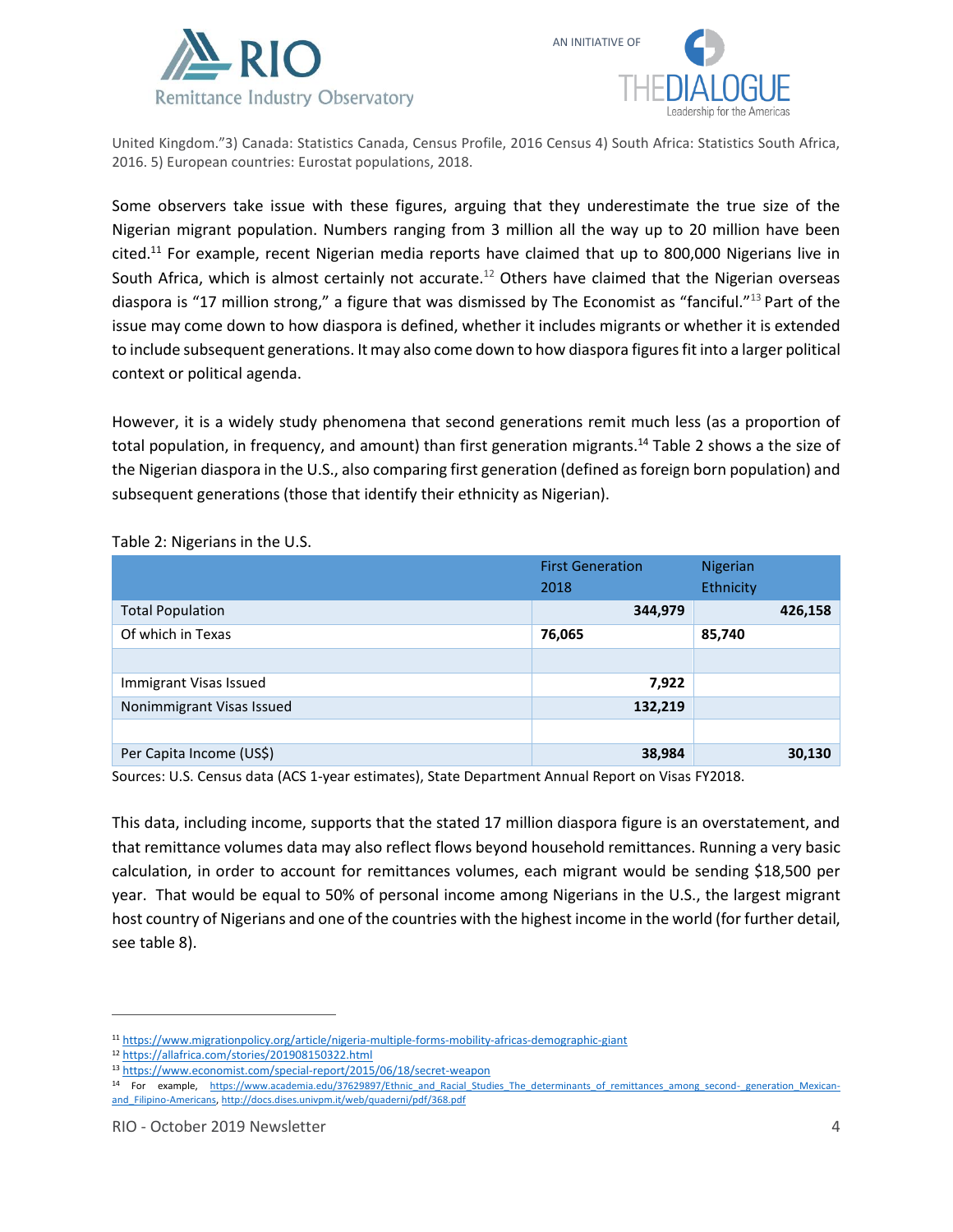



That said, the emigration of somewhere between one and two million Nigerians represents a sizable population with important economic, cultural, and geopolitical implications. Moreover, migration from Nigeria is likely to continue growing in the near future. Visas to the U.S. have overall increased during the past 10 years, although the highest number was reached in 2016 and has declined since.



Graph 1: Visas Issued by the U.S. – Immigrant and Nonimmigrant by country of charge/birth

Source: State Department Annual Report on Visas FY2018

Surveys with Nigerians suggest that a large percentage are considering migration. The percentage of Nigerians who reported that they were planning to move to another country in the next five years increased from 38% to 45% from 2017 to 2018.<sup>15</sup> This figure is particularly dramatic especially considering the population size of Nigeria, where 45% represents roughly 90 million people.

|                                                                              |                      | Q: Are you planning on moving to another country sometime in the next 5 years? |         |            |                       |     |     |                                 |
|------------------------------------------------------------------------------|----------------------|--------------------------------------------------------------------------------|---------|------------|-----------------------|-----|-----|---------------------------------|
|                                                                              |                      |                                                                                |         | <b>Yes</b> |                       |     |     | <b>No</b>                       |
|                                                                              | Nigeria, Spring 2017 |                                                                                |         | 38%        |                       |     |     | 60%                             |
| Nigeria, Spring 2018                                                         |                      |                                                                                | 45%     |            |                       |     | 53% |                                 |
| Q: What are important reasons why people in Nigeria move to other countries? |                      |                                                                                |         |            |                       |     |     |                                 |
|                                                                              |                      |                                                                                |         |            | <b>Very Important</b> |     |     | <b>Somewhat Important</b>       |
|                                                                              |                      | To find better job opportunities                                               |         | 73%        |                       |     |     | 12%                             |
|                                                                              | To escape violence   |                                                                                |         | 53%        |                       |     |     | 16%                             |
| To find better educational opportunities                                     |                      | 80%                                                                            |         |            |                       | 12% |     |                                 |
|                                                                              |                      | To reunite with family abroad                                                  |         | 52%        |                       |     |     | 20%                             |
| Source:                                                                      | Pew                  | Research                                                                       | Center, | 2019.      | Available             | at: |     | https://www.pewresearch.org/wp- |

#### Table 3: Intention to Migrate Among Nigerians

[content/uploads/2019/03/FT\\_19.03.27\\_AfricaMigration\\_Topline\\_updated.pdf](https://www.pewresearch.org/wp-content/uploads/2019/03/FT_19.03.27_AfricaMigration_Topline_updated.pdf)

RIO - October 2019 Newsletter 5 <sup>15</sup> This is the highest percentage among the countries included in the study: Greece (7%), Hungary (7%), Italy (5%), Poland (5%), India (2%), Indonesia (2%), Indonesia (2%), Philippines (15%), South Korea (6%), Tunisia (24%), Kenya (19%), and Mexico (8%).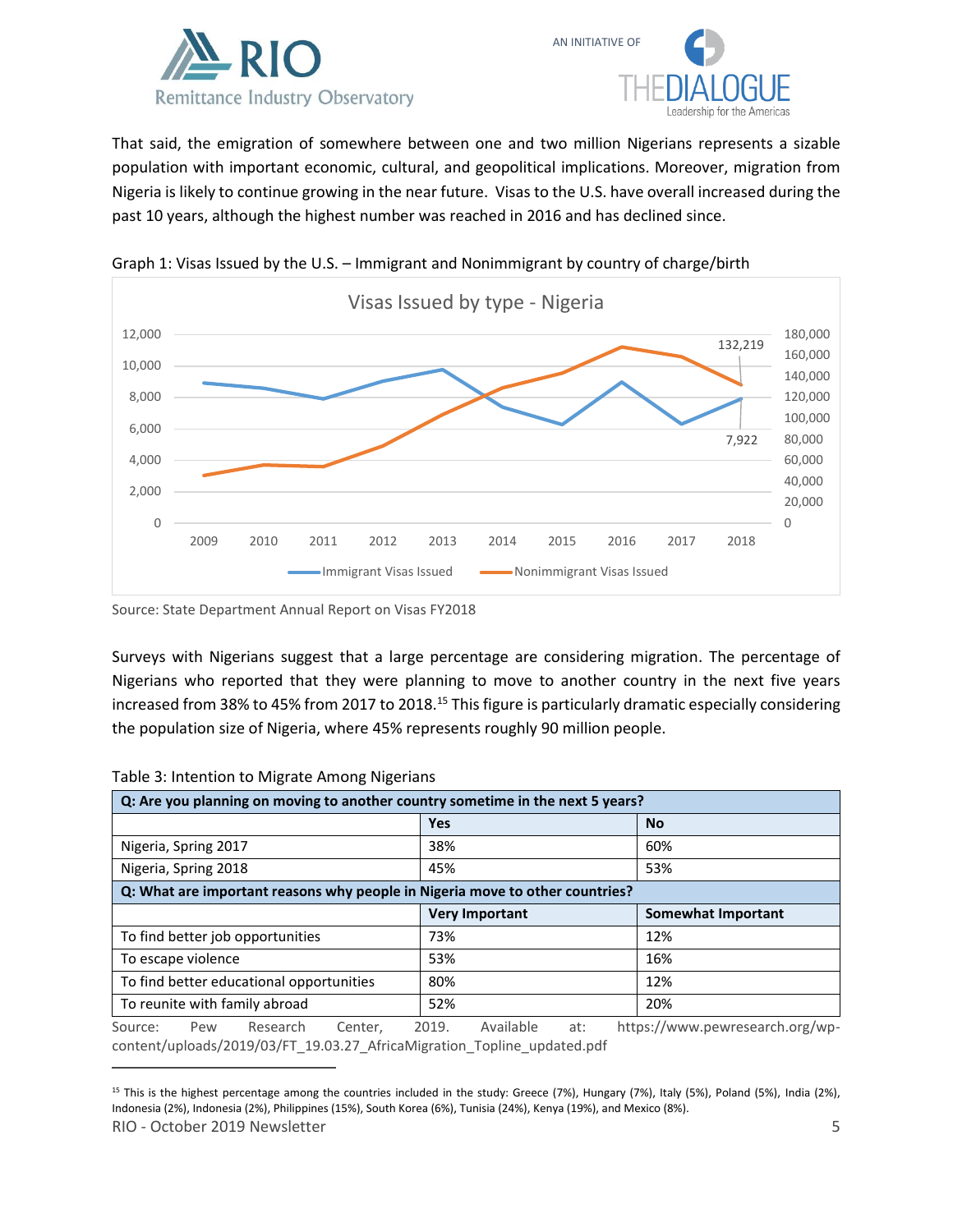



In addition to a country of origin, Nigeria is also home to an estimated half a million immigrants. Many are from neighboring countries such as Benin, Ghana, Togo and Niger, as can be seen in the following table.

#### Table 4: Migrants in Nigeria

| <b>Country of Origin</b> | <b>Migrant Population in Nigeria</b> |
|--------------------------|--------------------------------------|
| Benin                    | 96,599                               |
| Ghana                    | 75,322                               |
| Togo                     | 46,886                               |
| <b>Niger</b>             | 35,442                               |
| Mali                     | 14,578                               |
| Chad                     | 11,111                               |
| Cameroon                 | 10,242                               |
| Total - Worldwide        | 456,621                              |
|                          |                                      |

Source: UN DESA estimate 2017

#### *Remittances to and from Nigeria*

Remittances to Nigeria are strong and growing. According to Central Bank data, they reached \$24 billion in 2018. This represents, the second highest remittance flows of any African country.



Graphic 2: Remittances to African Countries, 1980-2018e, Millions of USD

RIO - October 2019 Newsletter 6

Source: World Bank Data, 2019 inflows.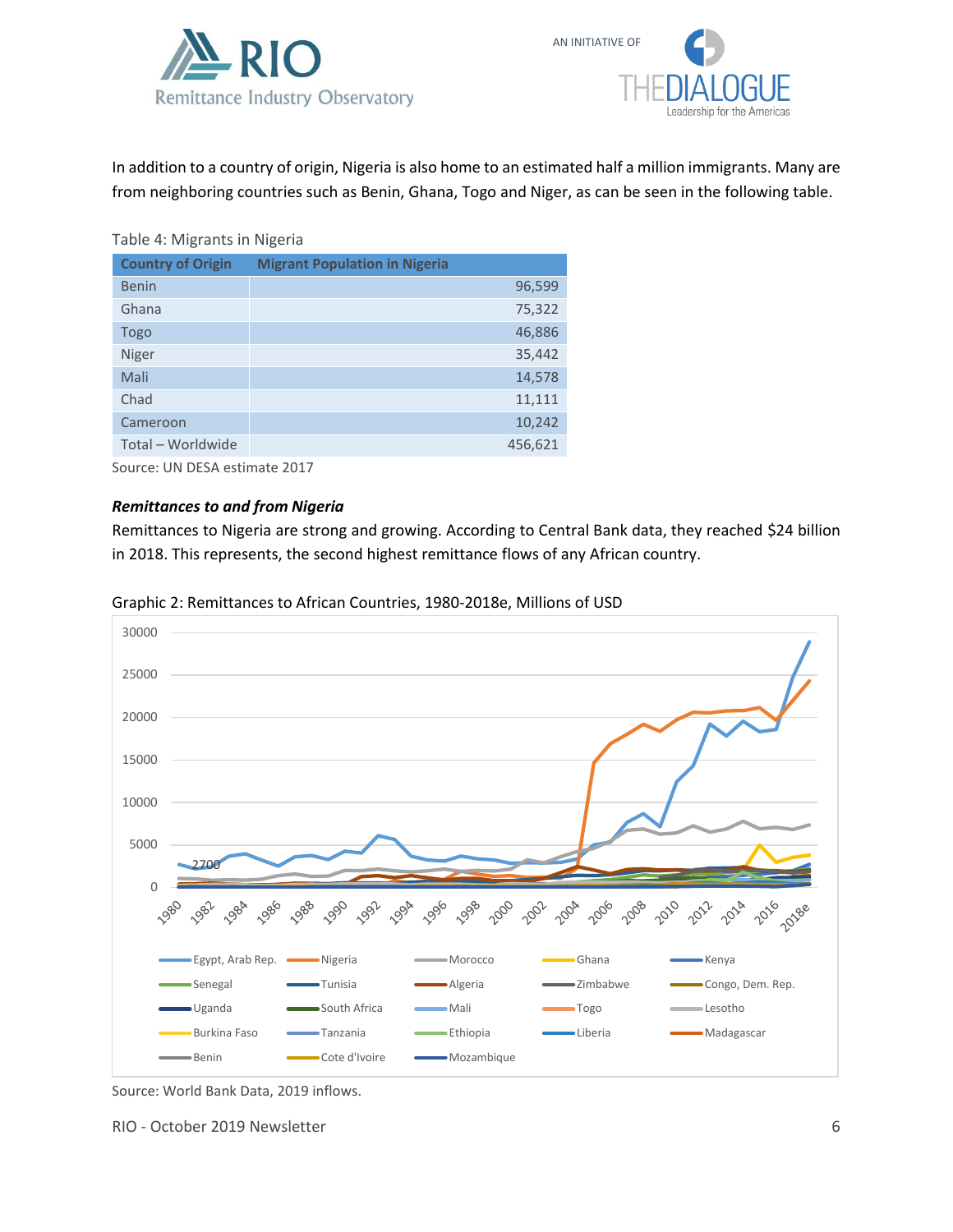



The graphic below presents yearly remittance flows to Nigeria as well as YOY percentage growth.



#### Graphic 3: Remittances to Nigeria (US Millions, by Year), and YOY % Growth

Source: Central Bank of Nigeria, Balance of Payments.

While data is also available for outgoing remittances from Nigeria, it should be taken with a grain of salt due to the prevalence of informal mechanisms. As the World Bank notes in a 2018 report, "in Nigeria, because of exchange rate fluctuations and the existence of competitive options in the informal market, migrants have more incentives to use informal channels to remit money back home. Improving central banks' collection of data on formal and informal remittances will improve estimates of actual flows that Sub-Saharan Africa receives from its emigrants."<sup>16</sup>



Graphic 4: Outgoing Remittances from Nigeria (US Millions, by Quarter)

Source: Central Bank, Balance of Payments.

RIO - October 2019 Newsletter 7 <sup>16</sup> <http://documents.worldbank.org/curated/en/805161524552566695/pdf/125632-WP-PUBLIC-MigrationandDevelopmentBrief.pdf>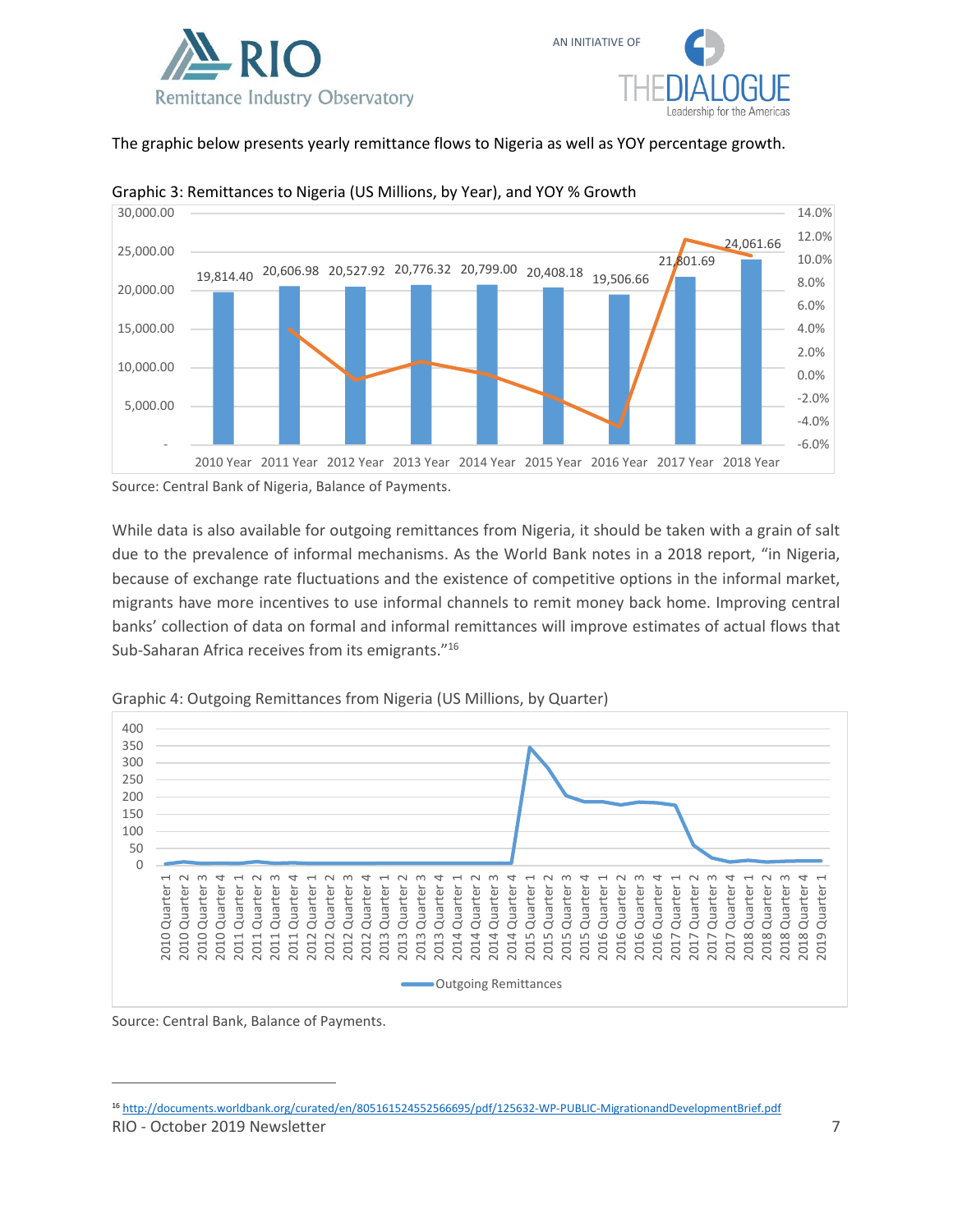



### *Costs of Sending*

The overall costs of sending roughly \$200 to Nigeria in 2019 are 7.7%, according to World Bank data. However, there is substantial variation within corridors. The most expensive corridor continues to be Netherlands – Nigeria, though it has declined in recent years. The US-Nigeria and Canada-Nigeria corridors are among the cheapest.





Source: World Bank Pricing Data. % Cost to send 200. Last updated Q2 2019. As of late September 2019, conversion was approximately US\$218 for 200 euros, US\$150 for 200 Canadian dollars, US\$246 for 200 British pounds.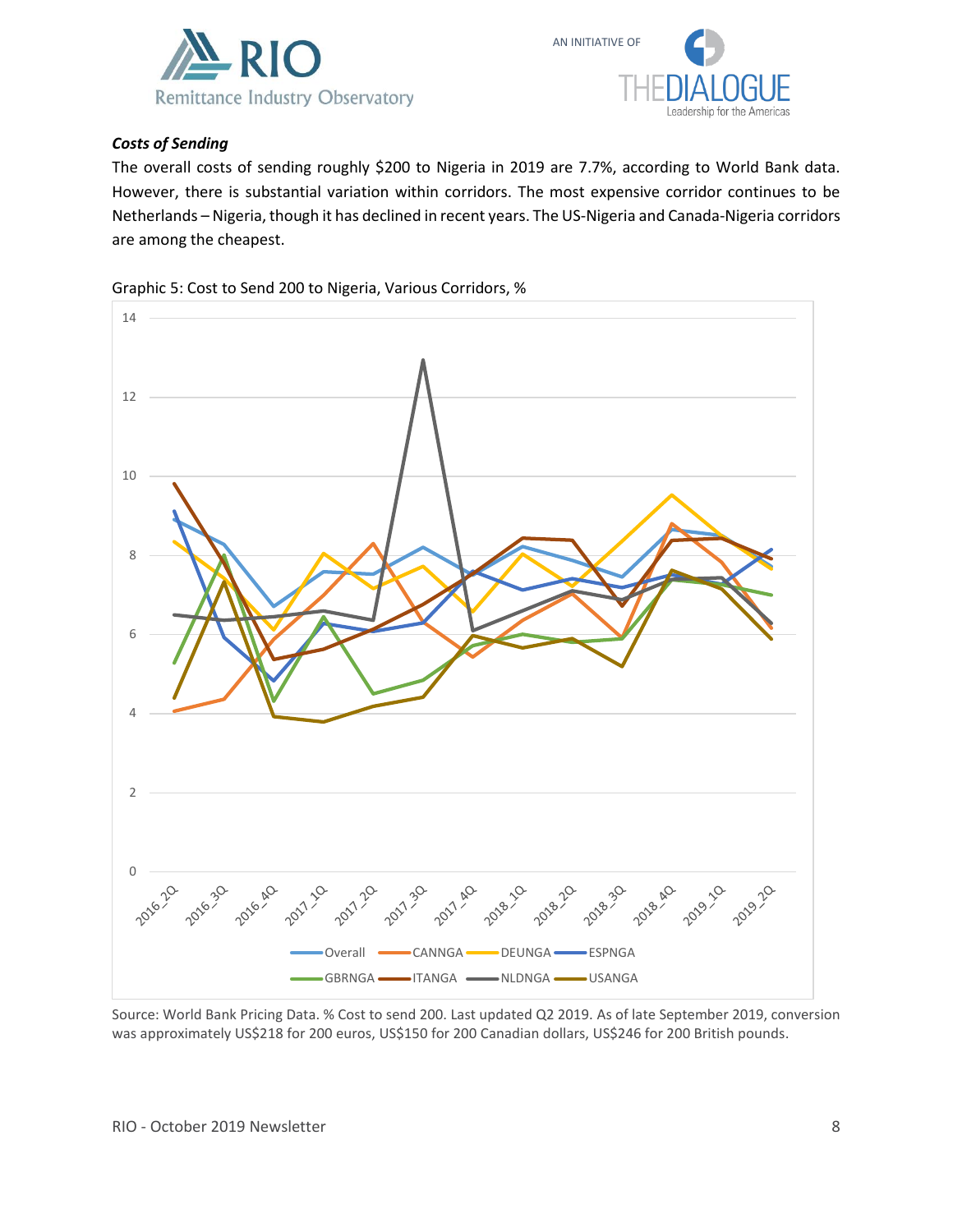



#### *Financial Inclusion*

In Nigeria, around 40% of the population has an account with a financial institution or mobile money provider. Coverage is markedly lower for women, people with lower educational levels and lower incomes, as well as for people who live in rural areas. As a point of comparison, account ownership in Nigeria is below the world average, as well as below average for LAC, MENA, and even for Sub-Saharan Africa.

|                    |                | Account Ownership (% ages 15+) |        |                |                    |                |                |              |  |
|--------------------|----------------|--------------------------------|--------|----------------|--------------------|----------------|----------------|--------------|--|
|                    |                |                                |        | Primary<br>Ed. | <b>Secondary</b>   | <b>Poorest</b> | <b>Richest</b> |              |  |
|                    | <b>Overall</b> | <b>Male</b>                    | Female | or Less        | <b>Ed. or More</b> | 40%            | 60%            | <b>Rural</b> |  |
| World              | 69             | 72                             | 65     | 56             | 79                 | 61             | 74             | 66           |  |
| LAC                | 55             | 59                             | 52     | 44             | 61                 | 43             | 63             | 53           |  |
| <b>MENA</b>        | 48             | 57                             | 38     | 31             | 61                 | 40             | 53             | 39           |  |
| Sub-Saharan Africa | 43             | 48                             | 37     | 31             | 60                 | 32             | 50             | 39           |  |
| Nigeria            | 40             | 51                             | 27     | 16             | 59                 | 25             | 50             | 33           |  |

#### Table 5: Account Ownership, Nigeria and Comparative, 2017

Source: Global Findex Data, 2017.

The main reason cited for not having an account is "insufficient funds," as the table below shows. To a certain extent, there are similarities between barriers encountered in Nigeria and those encountered in the LAC region (shown for purposes of comparison).

|                  | <b>Financial</b>    | <b>Financial</b> |               | Lack<br>οf   |                  |              | Someone in    |
|------------------|---------------------|------------------|---------------|--------------|------------------|--------------|---------------|
|                  | <b>institutions</b> | services are     | Lack<br>of    | trust<br>in  |                  |              | family<br>the |
|                  | are too far         | too              | necessary     | financial    | <b>Religious</b> | Insufficient | has<br>an     |
|                  | away                | expensive        | documentation | institutions | reasons          | funds        | account       |
| LAC <sup>*</sup> | 14                  | 28               | 13            | 16           |                  | 31           |               |
| Nigeria          | 11                  |                  | 11            |              |                  | 40           |               |

Table 6: Reasons for Not Having an Account (% Population Age 15+), Nigeria and Other Regions, 2017

Source: Global Findex Data, 2017. \* Excl. High Income.

Digital financial access also remains low. Only 4% of Nigerians have used the internet to buy something online in the past year, and only 6% have a mobile money account.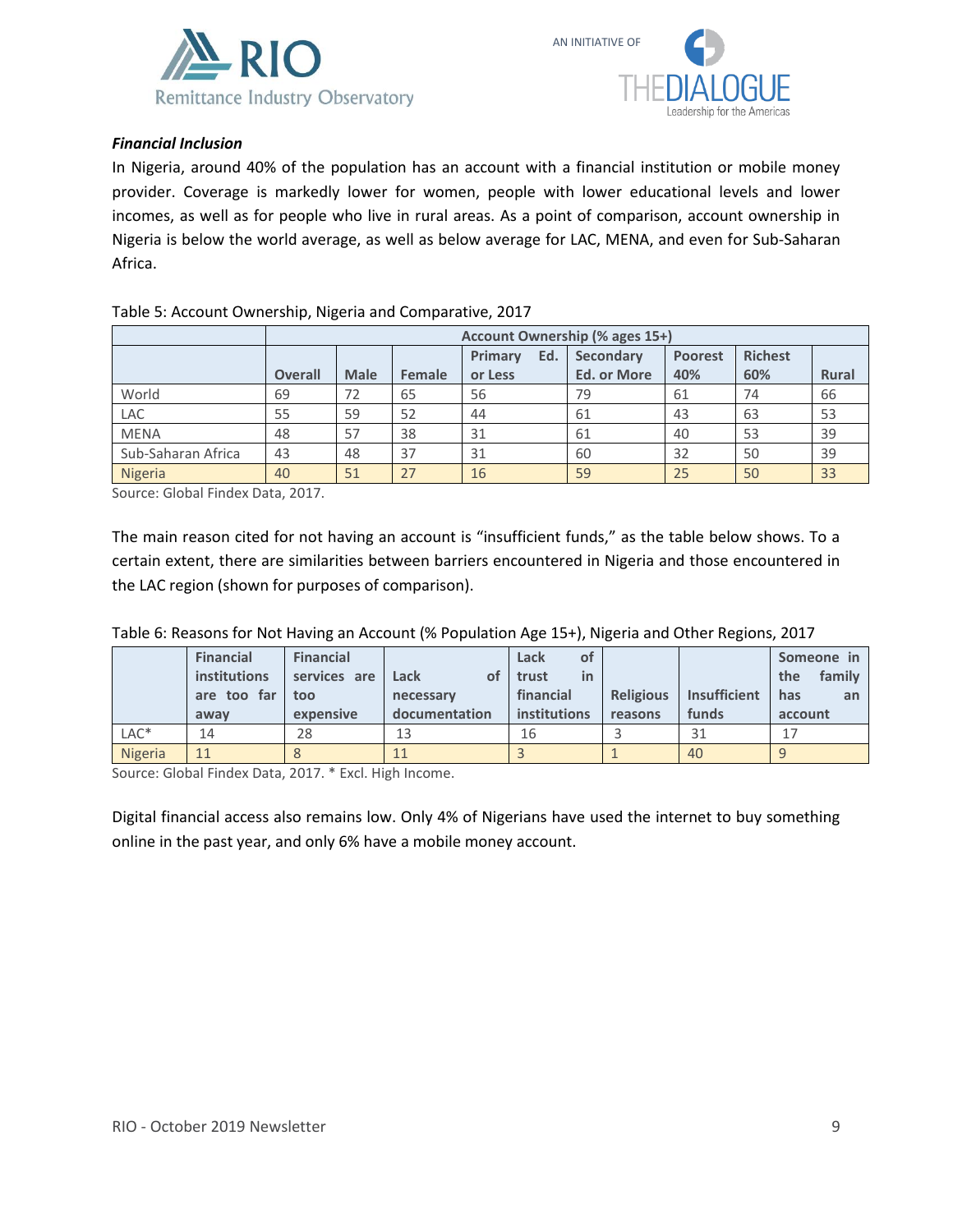



### Table 7: Other Financial Inclusion Indicators (% Population 15+), 2017

|                    | Past<br>the<br>≌<br>ខ<br>.드<br>$\mathbf{\Omega}$<br>$\mathbf \omega$<br>Internet<br>Used<br>Someth<br>the<br>Ō | $\overline{\sigma}$<br>ᡕᢐ<br>5<br>.드<br>$\vec{a}$<br>$\overline{2}$<br>$\bullet$<br>finan<br>Saved<br>コ<br>the<br>goo<br>⋖ | 은.<br>혼<br>൹<br>ᢦ<br>Debit | ΘÓ<br>institution<br>ᠭᠣ<br><u>ក្ខ</u><br>row<br>fror<br>Finan<br>Boi | ပ္ပိ<br>domestic<br>$\sigma$<br>핑<br>ō<br>through<br>receiv<br>Sent<br>ē.<br>remitt | nces<br>٠F<br>힒<br>ō<br>Sent<br>receiv<br>e<br>mittar<br>$\overline{a}$ | Mobile<br>$\sigma$<br>e<br>Has<br><b>S</b> |
|--------------------|----------------------------------------------------------------------------------------------------------------|----------------------------------------------------------------------------------------------------------------------------|----------------------------|----------------------------------------------------------------------|-------------------------------------------------------------------------------------|-------------------------------------------------------------------------|--------------------------------------------|
| World              | 24                                                                                                             | 27                                                                                                                         | 48                         | 11                                                                   | No data                                                                             | No data                                                                 | 4                                          |
| LAC                | 11                                                                                                             | 13                                                                                                                         | 41                         | 10                                                                   | No data                                                                             | No data                                                                 | No data                                    |
| <b>MENA</b>        | 10                                                                                                             | 12                                                                                                                         | 36                         | 9                                                                    | No data                                                                             | No data                                                                 | No data                                    |
| Sub-Saharan Africa | $\overline{4}$                                                                                                 | 15                                                                                                                         | 18                         |                                                                      | No data                                                                             | No data                                                                 | No data                                    |
| Nigeria            | 4                                                                                                              | 27                                                                                                                         | 32                         | $\overline{4}$                                                       | 29                                                                                  |                                                                         | 6                                          |

Source: Global Findex Data, 2017.

Nigeria's regulatory changes regarding Mobile Money and Payment Service Banks are intended in part to address these challenges and to expand financial inclusion. Time will tell whether they are able to accomplish this. For some in the industry, Mobile Money is one of the most exciting developments considering that that there are roughly 100 million mobile phone numbers in Nigeria and only 40 million bank accounts, in a country with a population of 190 million.<sup>17</sup>

#### *Understanding Remittances Vis-à-vis Migration Data*

Some questions arise when comparing overall remittances to Nigeria (24 billion) with its estimated migrant population (roughly 1.3 million). Running through some very basic calculations, this would essentially mean that each migrant would be sending \$18,500 per year.

The amount seems high, especially considering that:

- Not all migrants are adults of working age
- Not all migrants of working age remit
- Average transaction sizes within African corridors may be lower

In speaking with different remittance service providers and remittance payers, average transaction sizes fall within the range of \$200 - \$500, less than 12 times per year.<sup>18</sup> Based on this, a very rough estimate can be made of remittance flows. The table below presents World Bank data on remittances and migrants. It estimates a scenario where 80% of migrants send \$400 per transaction, 9 times a year. This is a generous estimate in a number of senses. However, even so, the result is much lower than the "officially" reported remittance flows.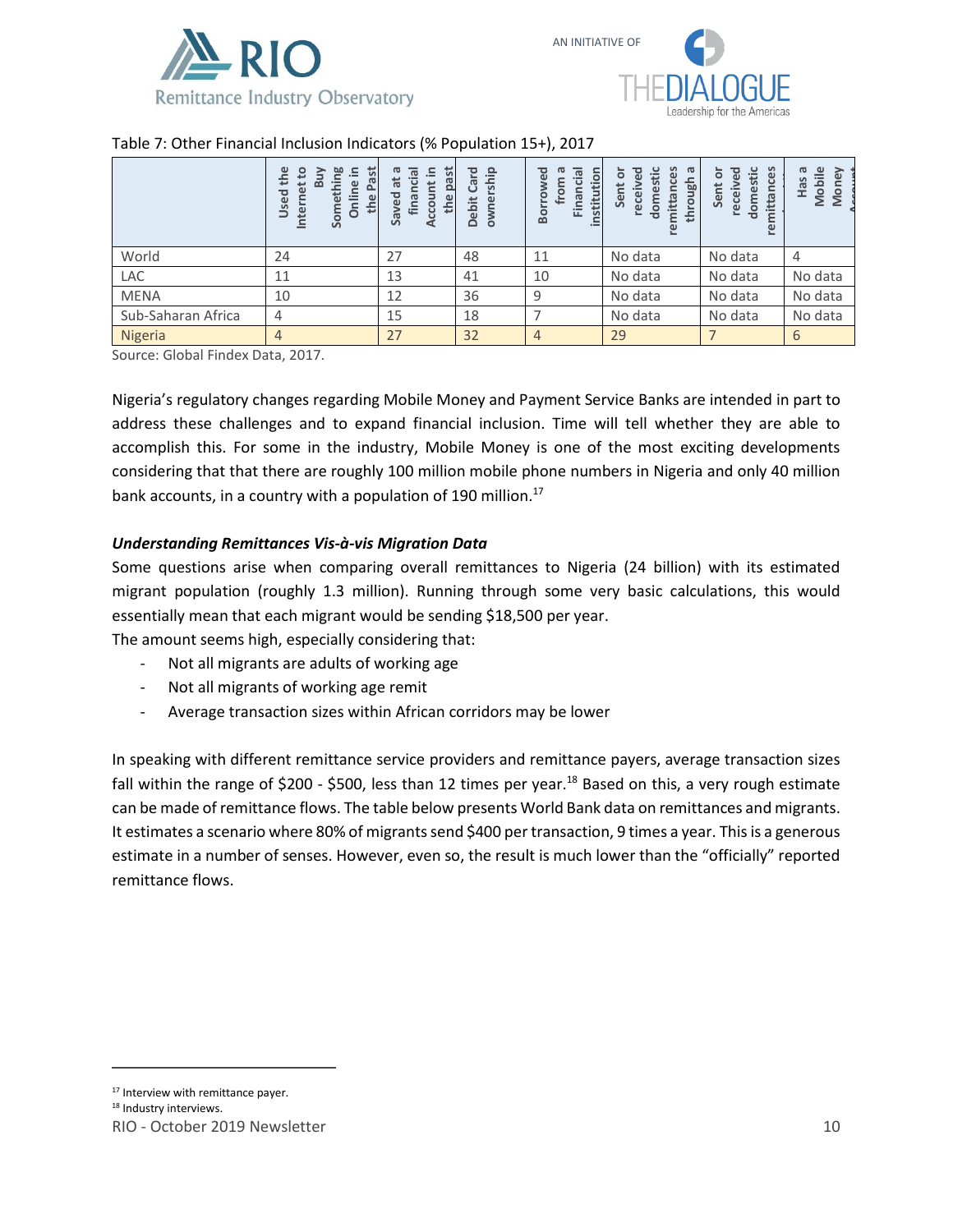

### Table 8: Calculation of Remittances Based on Sending Amounts and Frequencies

|                                                      | <b>Official estimates</b>               |                                       |                                                             |                                                                         |                                                                |                      |
|------------------------------------------------------|-----------------------------------------|---------------------------------------|-------------------------------------------------------------|-------------------------------------------------------------------------|----------------------------------------------------------------|----------------------|
|                                                      | $\overline{A}$                          | B                                     | $C = B*80%$                                                 | $D = A / C$                                                             | $E = B*4800$                                                   | F=B*4800+30%under    |
|                                                      |                                         |                                       |                                                             |                                                                         |                                                                | count                |
| <b>Country where</b><br>the remittance<br>originates | <b>Annual Remittances</b><br>Sent, 2017 | <b>Migrant</b><br>Population,<br>2017 | <b>Estimated</b><br><b>Migrant</b><br>Senders <sup>19</sup> | <b>Official</b><br>data: Money<br>sent<br>per migrant<br>per year (USD) | <b>Industry Data:</b><br>Money sent per year<br>(USD, country) |                      |
| <b>United States</b>                                 | 6,190,533,360                           | 344,979                               | 275,983                                                     | 22,431                                                                  | \$1,549,921,651.20                                             | \$1,937,402,064.00   |
| United Kingdom                                       | 4,118,951,845                           | 205,000                               | 164,000                                                     | 25,116                                                                  | Ś.<br>921,024,000.00                                           | \$1,151,280,000.00   |
| Cameroon                                             | 2,509,862,403                           | 115,519                               | 92,415                                                      | 27,159                                                                  | Ś<br>519,003,763.20                                            | Ś.<br>648,754,704.00 |
| Italy                                                | 1,046,965,590                           | 65,129                                | 52,103                                                      | 20,094                                                                  | Ś<br>292,611,571.20                                            | 365,764,464.00<br>Ś  |
| Ghana*                                               | 874,087,988                             | 70,705                                | 56,564                                                      | 15,453                                                                  | \$<br>39,707,928.00                                            | \$<br>49,634,910.00  |
| Spain                                                | 771,060,379                             | 35,550                                | 28,440                                                      | 27,112                                                                  | Ś.<br>159,719,040.00                                           | \$<br>199,648,800.00 |
| Germany                                              | 699,118,758                             | 25,000                                | 20,000                                                      | 34,956                                                                  | Ś<br>112,320,000.00                                            | Ś.<br>140,400,000.00 |
| Benin*                                               | 652,241,589                             | 46,036                                | 36,829                                                      | 17,710                                                                  | Ś.<br>25,853,817.60                                            | Ś.<br>32,317,272.00  |
| Ireland                                              | 473,260,494                             | 23,546                                | 18,837                                                      | 25,124                                                                  | Ś<br>105,787,468.80                                            | Ś<br>132,234,336.00  |
| Canada                                               | 435,546,130                             | 42,430                                | 33,944                                                      | 12,831                                                                  | Ś<br>190,629,504.00                                            | Ś.<br>238,286,880.00 |
| Gabon*                                               | 414,182,439                             | 22,779                                | 18,223                                                      | 22,728                                                                  | \$<br>12,792,686.40                                            | \$<br>15,990,858.00  |
| Saudi Arabia**                                       | 355,893,151                             | 25,000                                | 22,000                                                      |                                                                         | \$<br>42,120,000.00                                            | \$<br>52,650,000.00  |
| South Africa                                         | 324,452,898                             | 27,326                                | 21,861                                                      | 14,842                                                                  | Ś<br>122,770,252.80                                            | Ś.<br>153,462,816.00 |
| Niger*                                               | 307,346,347                             | 98,849                                | 79,079                                                      | 3,887                                                                   | \$<br>55,513,598.40                                            | Ś.<br>69,391,998.00  |
| Togo*                                                | 247,920,743                             | 32,796                                | 26,237                                                      | 9,449                                                                   | \$<br>18,418,233.60                                            | Ś.<br>23,022,792.00  |
| Other                                                | 2,545,575,886                           | 153,419                               | 122,735                                                     |                                                                         | Ś<br>689,280,883.20                                            | Ś.<br>861,601,104.00 |
| World                                                | 21,967,000,000                          | 1,309,063                             | 1,047,250.40                                                |                                                                         | \$4,857,474,398.40                                             | \$7,351,697,808.00   |

Source: World Bank, 2017. Industry interviews. \* amount sent is \$600; \*\* amount sent is \$1800. For Nigerians in Saudi Arabia, see, Table 5, AFRICA LABOUR MIGRATION TO THE GCC STATES: THE CASE OF GHANA, KENYA, NIGERIA AND UGANDA, 2018.

The difference between official data (Column A) and these industry-based calculations (Column E) is at least \$16 billion.<sup>20</sup>

The figures are hard to reconcile. Among the possible explanations cited by industry experts include business or small business transactions being mixed in with family remittances, or the possibility that a larger than expected portion of second and third-generation Nigerians are sending remittances. Our previous research and fieldwork in West Africa shows that many transactions performed by commercial banks are reported as remittances while they are trade settlements, for example. $^{21}$ 

With regards to the former possibility, business transactions by law should be separate from remittances, moving along different channels and appearing differently in the balance of payments. According to the Central Bank of Nigeria and the country's regulatory guidance, "money transfer services shall target

<sup>&</sup>lt;sup>19</sup> Generous estimate based on 80% of migrant population.

 $^{20}$  For 2017, the official figure was 21.967 billion; our estimates are \$4.8 billion. Note that the calculation estimate does not discount for nonremitting senders

<sup>&</sup>lt;sup>21</sup> See for example, Orozco, Manuel. Remittances, competition and fair financial access opportunities in Nigeria, 2007. And Orozco, Manuel. Migrant remittances and development in the Global Economy, Lynne Reinner, 2013, pp.52-60.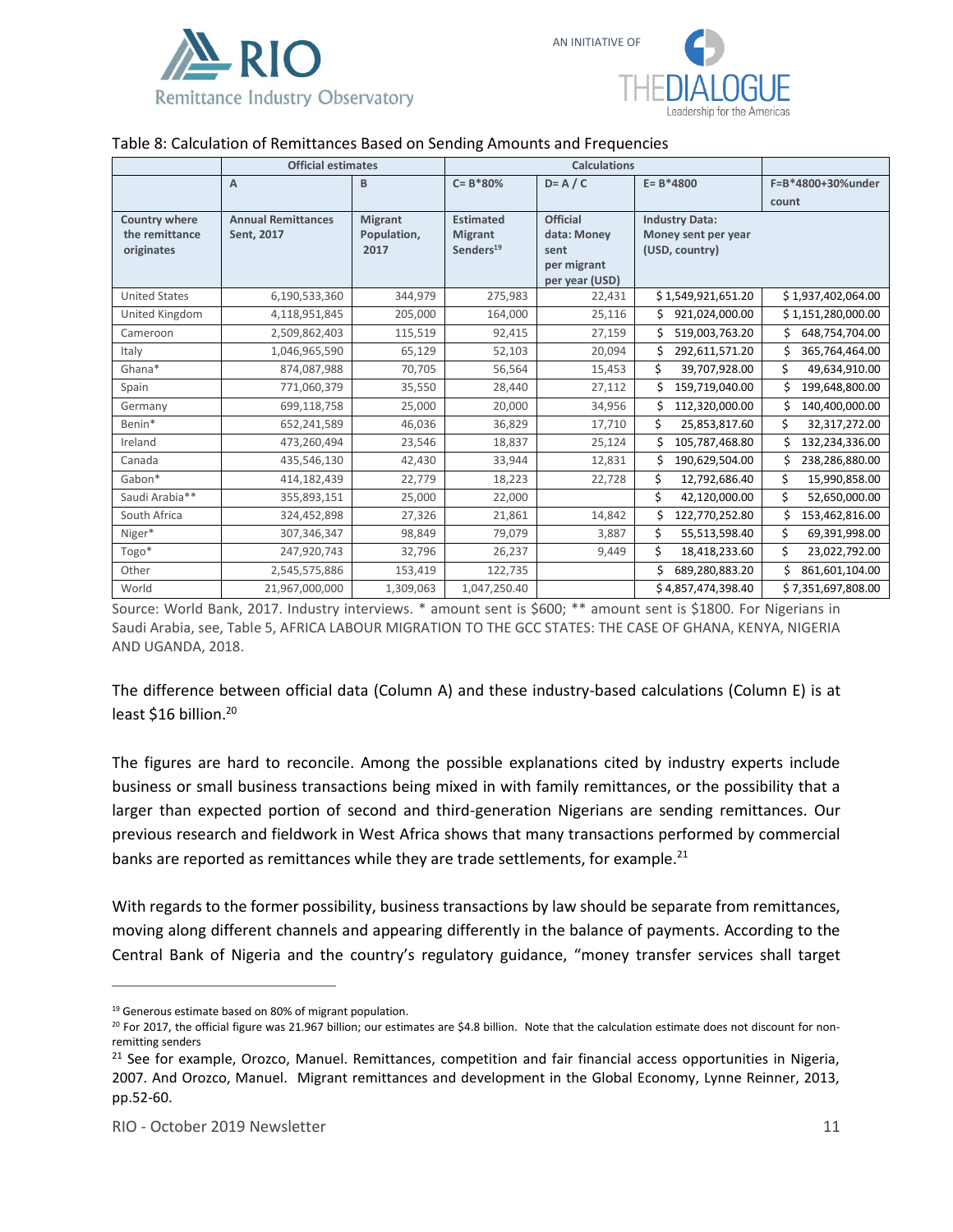



individual customers mainly and the transactions shall be on "person to person transfer" basis to safeguard against corporate customers that might structure their transactions into smaller amounts to circumvent the statutory reporting threshold*."<sup>22</sup>* However, despite the law on the books, our hypothesis is that many users are sending business transactions over person-to-person remittance channels.

*UPDATE: Note that days after the release of this Newsletter, a controversy arose in Nigeria questioning the validity of the amount of remittances. The Central Bank of Nigeria questioned the sources and made the World Bank and IMF responsible.<sup>23</sup> However, it is important to stress that these institutions submit their reports based on information provided by the Central Banks of each country in accordance with methodologies established by the international organizations.* 

### *Market Players and Costs*

According to interviews with payers, the number of RSPs serving the Nigerian market has grown rapidly. Some commented that there were only a handful of formal companies sending to Nigeria as recently as 2016. Following regulatory changes that cut down on informal companies, the number of formal RSPs has grown to over 60 as of 2019. $^{24}$ 

Below is a snapshot of select service providers and the types of services available, according to company websites and/or mobile phone applications.

| <b>RSP</b>            | <b>Services</b>                                                               | Fees <sup>25</sup> | <b>FX</b>                         | <b>FX Margin</b> | %<br><b>Fee</b> | <b>Total Cost</b> |
|-----------------------|-------------------------------------------------------------------------------|--------------------|-----------------------------------|------------------|-----------------|-------------------|
|                       |                                                                               |                    |                                   |                  | Cost            | %                 |
| <b>Dolex</b>          |                                                                               |                    |                                   |                  |                 |                   |
| <b>Intermex</b>       |                                                                               | \$11.99            | 1USD<br><b>NGN</b><br>$=$         | 2.95%            | 4.0%            | 6.95%             |
|                       |                                                                               |                    | 353.0                             |                  |                 |                   |
| MoneyGram             | transfer<br>Money<br>to                                                       | \$4.99             | $1USD = 336.327$                  | 7.53%            | 1.66%           | 9.19%             |
|                       | cash or account                                                               |                    | <b>NGN</b>                        |                  |                 |                   |
| Remitly <sup>26</sup> | Only Money transfer                                                           | \$4.99             | $1 \text{ USD} = 353.24$          | 2.88%            | 1.66%           | 4.54%             |
|                       | to bank account                                                               |                    | <b>NGN</b>                        |                  |                 |                   |
| <b>Ria</b>            | Only Money transfer                                                           | \$8.00             | <b>USD</b><br>$\mathbf{1}$<br>$=$ | 2.83%            | 2.67%           | 5.50%             |
|                       | to Bank Account                                                               |                    | 353.4025 NGN                      |                  |                 |                   |
| Transfast             | transfer<br>to<br>Money                                                       | \$4.99             | $1 \text{ USD} = 340.00$          | 6.52%            | 1.66%           | 8.18%             |
|                       | bank deposit                                                                  |                    | <b>NGN</b>                        |                  |                 |                   |
| Sigue                 | Coming soon, according to mobile app. Payers may include Weblink, Zenith Bank |                    |                                   |                  |                 |                   |
| Viamericas            |                                                                               |                    |                                   |                  |                 |                   |

Table 9: Sending Money from the United States to Nigeria (8/27/2019)

<sup>22</sup> 2014 Regulatory Guidelines, Central Bank of Nigeria.

<sup>24</sup> Interviews with remittance payers in Nigeria.

<sup>25</sup> To send \$300 with debit card, to cash pickup

<sup>26</sup> Has a promotional bonus for+5,298.60 NGN

RIO - October 2019 Newsletter 12

<sup>&</sup>lt;sup>23</sup> https://www.thisdaylive.com/index.php/2019/10/13/cbn-clarifies-diaspora-remittances-says-official-inflows-is-2-6bn-not-26bn/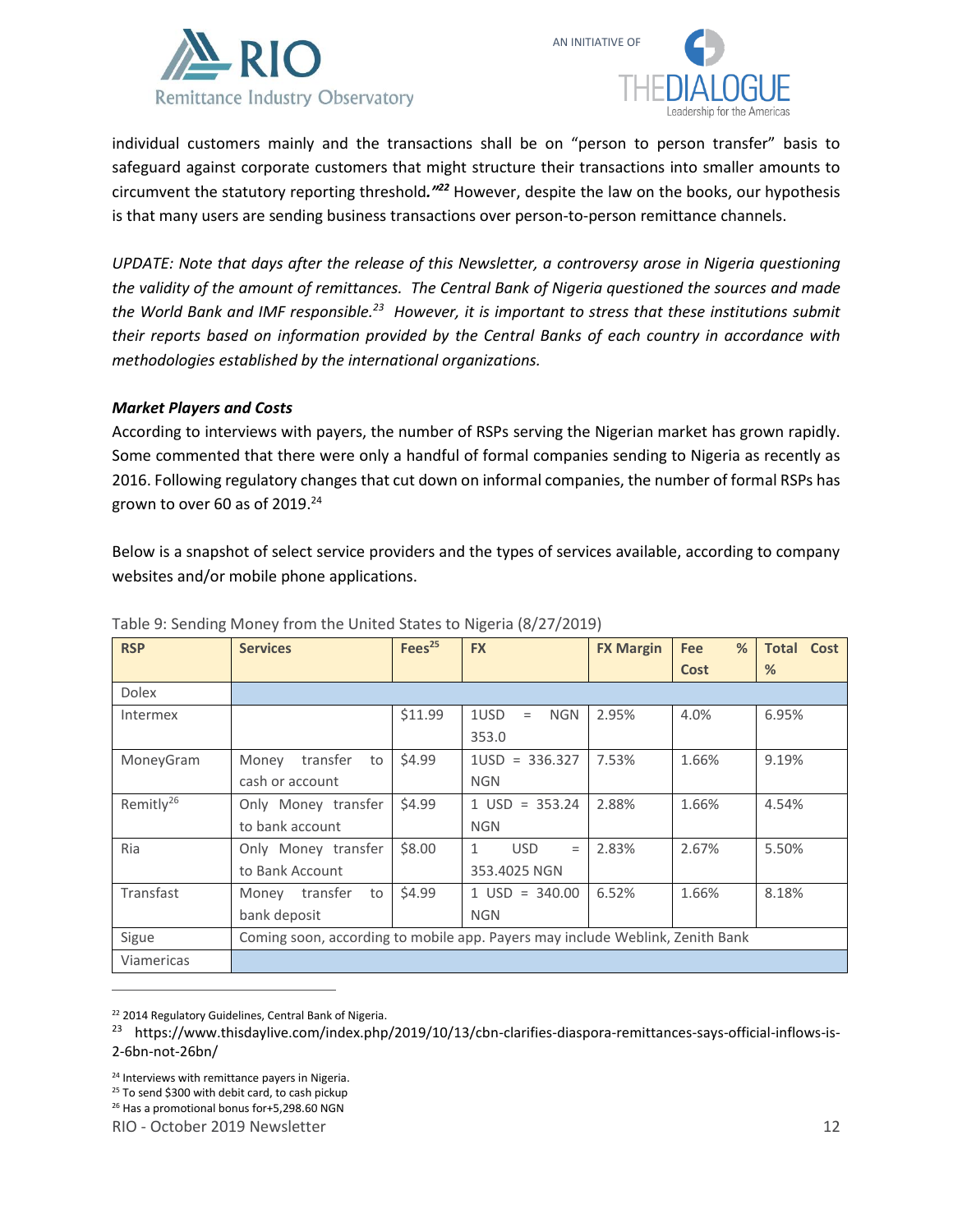



| Wells Fargo          |                         |        |                   |       |       |       |
|----------------------|-------------------------|--------|-------------------|-------|-------|-------|
| <b>Western Union</b> | transfer<br>Money<br>to | \$7.00 | Receive amount    | 3.77% | 2.33% | 6.10% |
|                      | bank deposit or cash    |        | <b>USD</b><br>=   |       |       |       |
|                      | payout                  |        | 350.0142 NGN*     |       |       |       |
| WorldRemit           | transfer<br>Money<br>to | 9.99   | 1USD<br>$=$       | 3.76% | 3.33% | 7.09% |
|                      | bank deposit or cash    |        | 350.03NGN         |       |       |       |
|                      | payout, Airtime         |        |                   |       |       |       |
| Xoom                 | transfer<br>Money<br>to | 5.99   | <b>USD</b><br>$=$ | 3.76% | 2.0%  | 5.76% |
|                      | bank or cash payout,    |        | 350.0142 NGN      |       |       |       |
|                      | Airtime                 |        |                   |       |       |       |

Source: Company Websites or mobile phone applications except where otherwise indicated. The market rate on this date was 1USD = 363.713. The price quoted was to send \$300 from the United States to Nigeria, paying with debit card and the recipient receiving funds in cash.

#### *Regulatory Environment*

The Nigerian regulatory framework is quite complex and are not necessarily welcoming for new actors seeking to enter the market. Two key regulatory documents are the 2014 "Guidelines on International Money Transfer Services in Nigeria and the 2015, "Guidelines on International Mobile Money Remittance Service in Nigeria," 2015. The table below presents and compares some of their requirements.

Table 10: Key Requirements for RSPs

| 2014 Guidelines - General Remittances           | 2015 Guidelines - Mobile Remittances                             |
|-------------------------------------------------|------------------------------------------------------------------|
| <b>RSP Requirements</b>                         |                                                                  |
| Must be licensed by Central Bank of Nigeria     | Must partner with a bank that licensed by the Central Bank of    |
|                                                 | Nigeria                                                          |
| Must have a net worth of at least US\$1 million | Minimum net worth of US\$1 billion                               |
| Must operate in at least 7 different countries  | Must operate in at least 20 countries                            |
|                                                 | Note: Must also have at least 10 years' experience               |
| MTO must not engage in gold dealing, deposit    | Shall not receive deposits, except in respect of airtime billing |
| lending<br>taking,<br>of<br>money,<br>account   |                                                                  |
| management, credit letters                      |                                                                  |
| MTO must issue a detailed receipt for each      | Must provide a detailed electronic summary and confirmation      |
| transaction                                     | of the transaction; for remittance inflow, must notify recipient |
|                                                 | through SMS, as a minimum                                        |
| <b>Transfer Requirements</b>                    |                                                                  |
| Must not transfer more than US\$2000 per        | Allowable maximum limit of outbound mobile money per             |
| transaction on outbound transfers               | week of US\$100 or equivalent                                    |
| Inbound transfers can be disbursed only         | $\overline{\phantom{a}}$                                         |
| through bank accounts or mobile money wallet    |                                                                  |
| Only when the beneficiary does not have an      |                                                                  |
| account, payment can be made with a             |                                                                  |
| reference from a bank account holder            |                                                                  |
| <b>Agent Requirements</b>                       |                                                                  |
| Be registered in Nigeria                        | $\blacksquare$                                                   |
| Be an established commercial entity with at     |                                                                  |
| least 12 months of operating                    |                                                                  |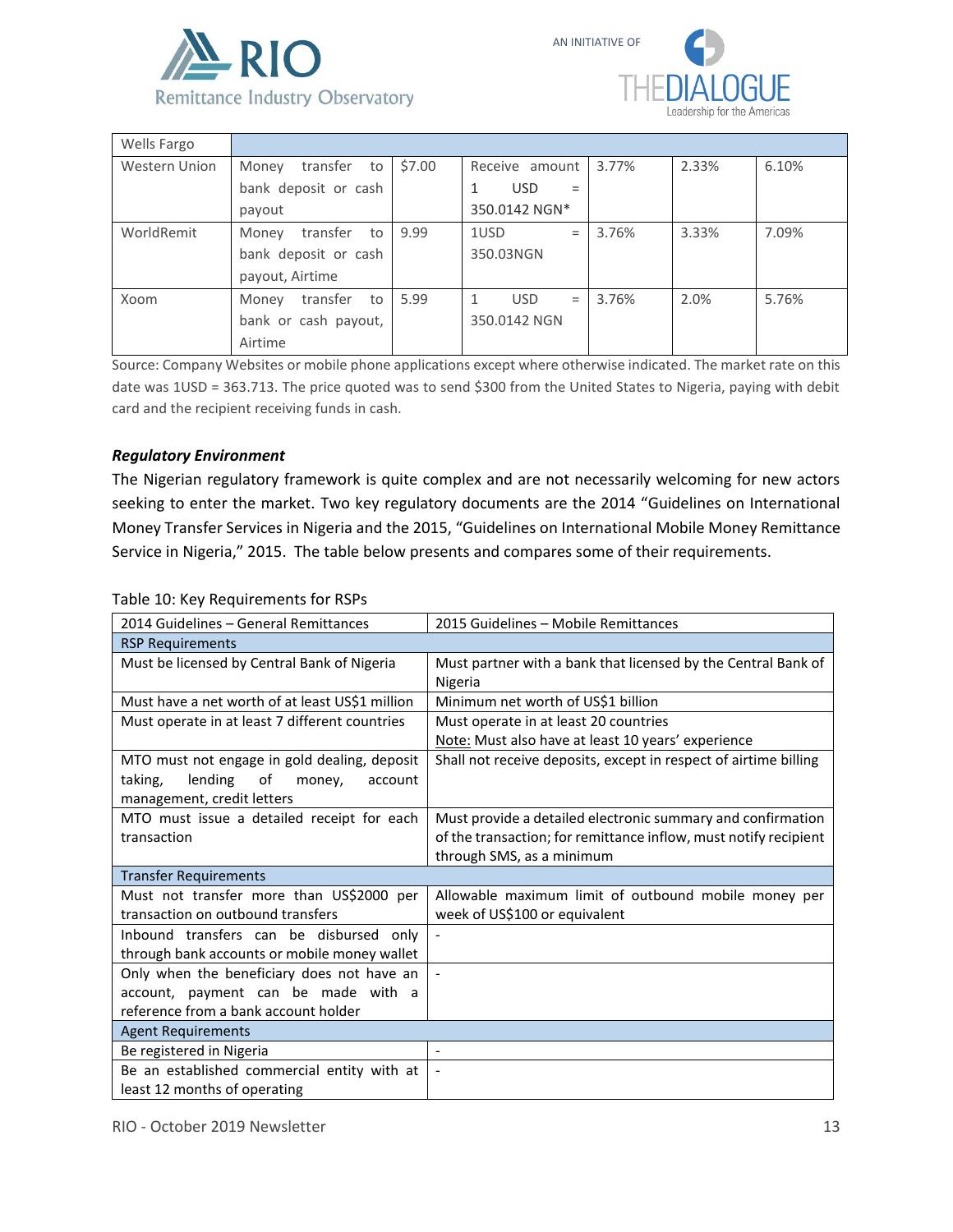



| Have adequate physical infrastructure and<br>human resources          | Have the minimum technology standards for communication<br>(interoperability and interconnectivity); must use secure<br>channels |
|-----------------------------------------------------------------------|----------------------------------------------------------------------------------------------------------------------------------|
| Not be on any Sanctions List                                          |                                                                                                                                  |
| Be a financial institution under the regulatory<br>purview of the CBN |                                                                                                                                  |
|                                                                       | Mobile network operators must not give preferred treatment<br>to any mobile money operator in terms of traffic and price         |
|                                                                       | Telecommunication equipment must be approved by the NCC                                                                          |
|                                                                       | Payment of non-refundable application fee of one million NGN<br>(52,700)                                                         |

Sources: For 2014, "Guidelines on International Money Transfer Services in Nigeria," Banking and Payments System Department and Trade and Exchange Department, June 2014. For 2015, "Guidelines on International Mobile Money Remittance Service in Nigeria," 2015.

According to interviews with industry experts, remittances to Nigeria can only be paid in Naira, the local currency, as per Nigerian law. Since 2016, the exchange rate has been fixed for certain types of markets. For example, for remittance payout in Nigeria, the exchange rate is fixed at 355 Naira per USD.<sup>27</sup>

New regulations are currently being discussed in Nigeria that would impact remittance payment. The Central Bank has announced plans to create a new category of financial institution, a Payment Bank, which among other things would be authorized to pay remittances. The table below compares Payment Banks with other types of existing financial institutions.

Table 11: Payment Banks Compared to Other Financial Institutions

<sup>&</sup>lt;sup>27</sup> Interviews with remittance payers in Nigeria.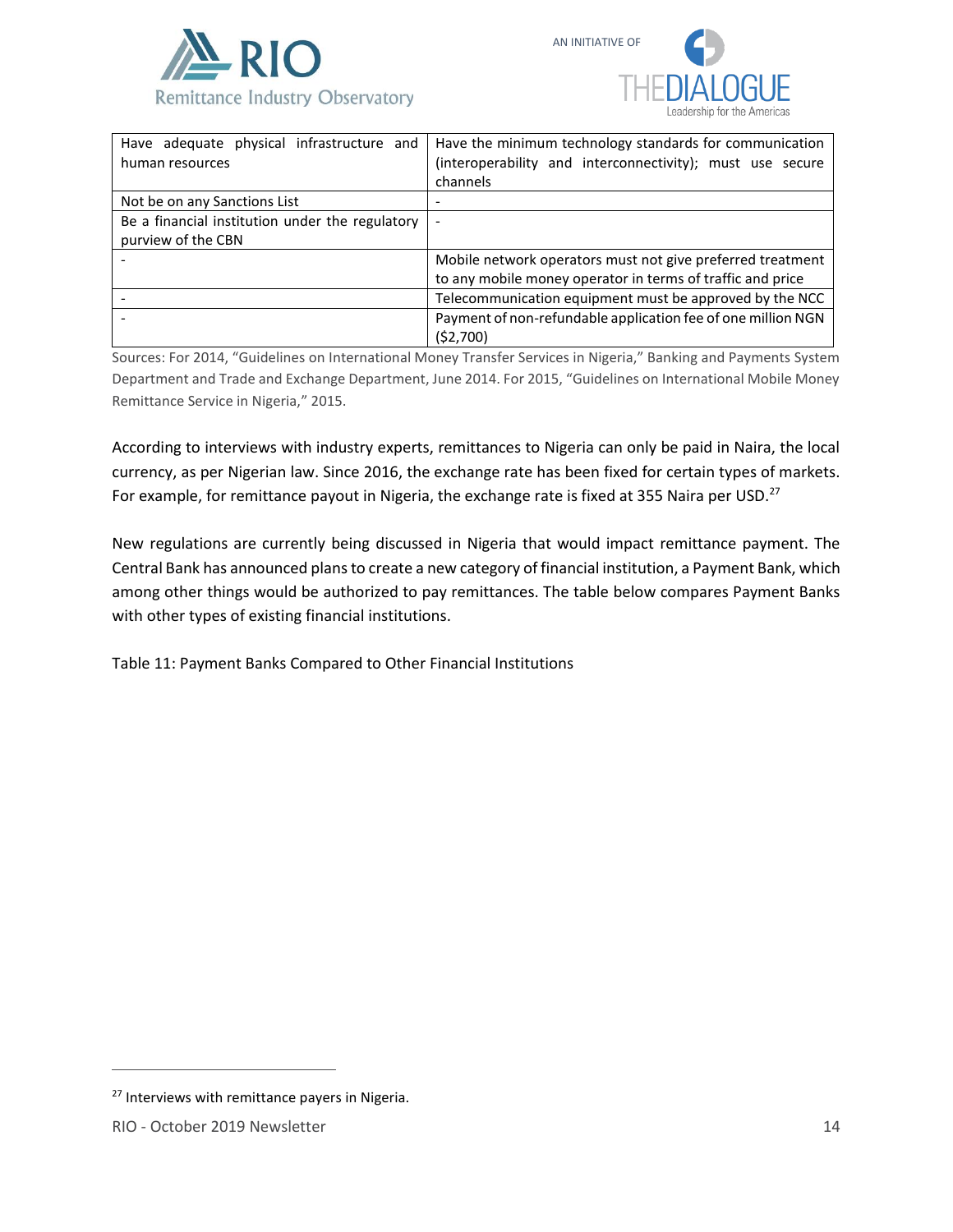



|                                            | <b>Payment</b><br><b>Banks</b> | Commercial<br><b>Banks</b>    | <b>Microfinance</b><br><b>Banks</b>                                                  | <b>MMOs</b>                                                       |
|--------------------------------------------|--------------------------------|-------------------------------|--------------------------------------------------------------------------------------|-------------------------------------------------------------------|
| <b>Capital</b><br>Requirement              | NGN 5 billion                  | NGN 25 billion                | Unit: NGN 20<br>million<br>State: NGN 100<br>million<br>Nationwide: NGN 2<br>billion | NGN 2 billion                                                     |
| <b>Service</b><br><b>Distribution</b>      | At least, 50<br>percent rural  | Not regulated                 | As per license type -<br>unit (single<br>location), state and<br>nationwide          | Not regulated                                                     |
| <b>Agent Banking</b>                       | Yes                            | Yes                           | Yes                                                                                  | Yes                                                               |
| <b>Loans / Credit</b><br><b>Facilities</b> | <b>No</b>                      | Yes                           | Yes                                                                                  | <b>No</b>                                                         |
| <b>Card Issuance</b>                       | Debit and<br>Prepaid           | Credit, Debit and<br>Prepaid  | Credit, Debit and<br>Prepaid                                                         | Debit card                                                        |
| <b>ATM</b><br><b>Deployment</b>            | Yes                            | Yes                           | Yes                                                                                  |                                                                   |
| <b>Store of value</b>                      | <b>Bank</b><br>account/wallet  | <b>Bank</b><br>account/wallet | Bank account/wallet                                                                  | <b>Bank-led: Bank</b><br>account/wallet<br>Independent:<br>Wallet |

Source: [https://medium.com/@SustainableDFS/payment-banks-all-you-need-to-know-about-nigerias-newest](https://medium.com/@SustainableDFS/payment-banks-all-you-need-to-know-about-nigerias-newest-payment-service-category-575d43b01330)[payment-service-category-575d43b01330](https://medium.com/@SustainableDFS/payment-banks-all-you-need-to-know-about-nigerias-newest-payment-service-category-575d43b01330)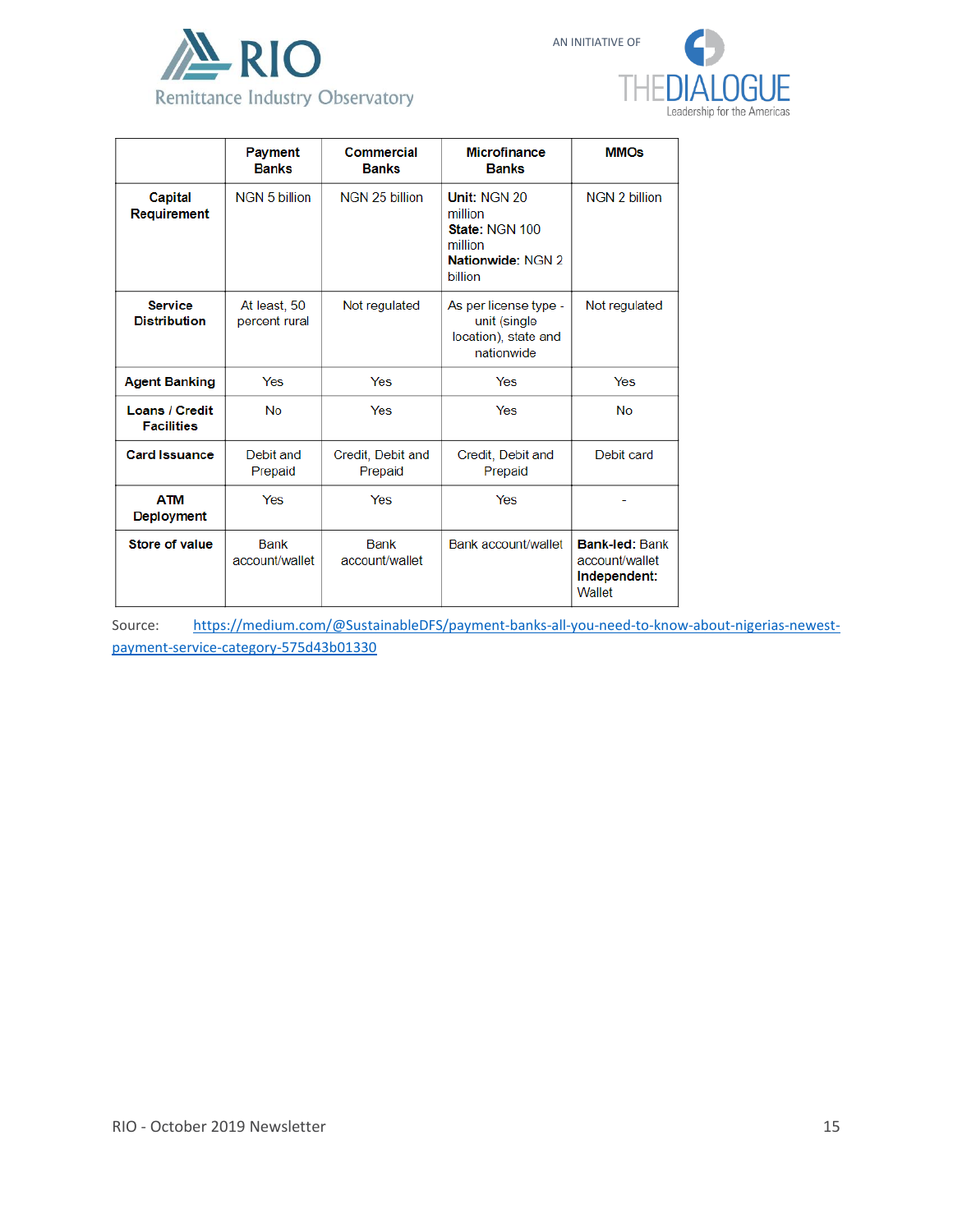



# **2. Congressional Hearing on Facebook's Proposed Cryptocurrency**

On July 17, 2019 David Marcus, CEO of Facebook's forthcoming mobile wallet Calibra, testified before the House Financial Services Committee at a hearing titled "Examining Facebook's Proposed Cryptocurrency and Its Impact on Consumers, Investors, and the American Financial System." Since its announcement, the Libra coin has been the subject of much debate among lawmakers, regulators, the financial sector, and the public. Wednesday's hearing, and the Senate Banking Committee Hearing one day prior, were Congress's first steps in understanding and exercising oversight over the Libra and Calibra wallet.

The hearing came a month after Facebook announced the development of its Libra cryptocurrency, slated to launch in 2020. Facebook executives viewed this early announcement of their plans as a sign of good faith and willingness to work with regulators. However, members of both the House Financial Services Committee and the Senate Banking Committee called for an immediate "moratorium" on the development of the Libra until Congress and regulators could further examine the proposal and its regulatory and economic implications.

In his prepared testimony, Marcus emphasized his optimism towards what the Libra could offer the world, from revolutionizing remittances to promoting financial inclusion. Drawing on the example of a daughter trying to send money to her mother abroad in the face of an emergency, he stated that Facebook's goal was for the Libra to serve as a safe, secure, low-cost way for people to efficiently move money around the world. Marcus also recognized that the challenge Libra would pose to regulators is unprecedented, and reaffirmed Facebook's commitment to work with all appropriate regulatory bodies and address all concerns before launching the coin.

Prepared statements by committee Chairwoman Maxine Waters (D-CA) and Ranking Member Patrick McHenry (R-NC) were much less optimistic. Chairwoman Waters argued that the Libra would pose serious policy, trading, national security, and monetary policy concerns for consumers, investors, and the global economy as a whole. She also brought up Facebook's history of regulatory non-compliance, data privacy abuses, and public scandals as reasons why the tech giant should not be trusted to lead a project with such profound global implications.

Ranking Member McHenry echoed Chairwoman Waters' skepticism of Facebook, warning that the proposal would require thoughtful government oversight to ensure the Libra Association, the cryptocurrency's governing body made up mostly of industry giants, would not become a "crypto mafia" where association members simply boost each other's business. He also expressed doubt as to whether Facebook's stated desire to increase financial inclusion and offer low-cost remittances was indeed genuine, rather than a publicity ploy. Nevertheless, he warned against kneejerk reactions to block the project and stifle innovation. He argued that the world of blockchain and digital currencies is here to stay, with or without Facebook, and that lawmakers should not shy away from ensuring that regulatory framework meets demands of new technology.

This sentiment was repeatedly reiterated by Marcus throughout the hearing, who held that a product like Libra would arise with or without Facebook. As such, he felt it was in lawmakers' best interest to work with Facebook, who was willing to cooperate with regulators, rather than shut them down and have a similar project carried out by a less cooperative company.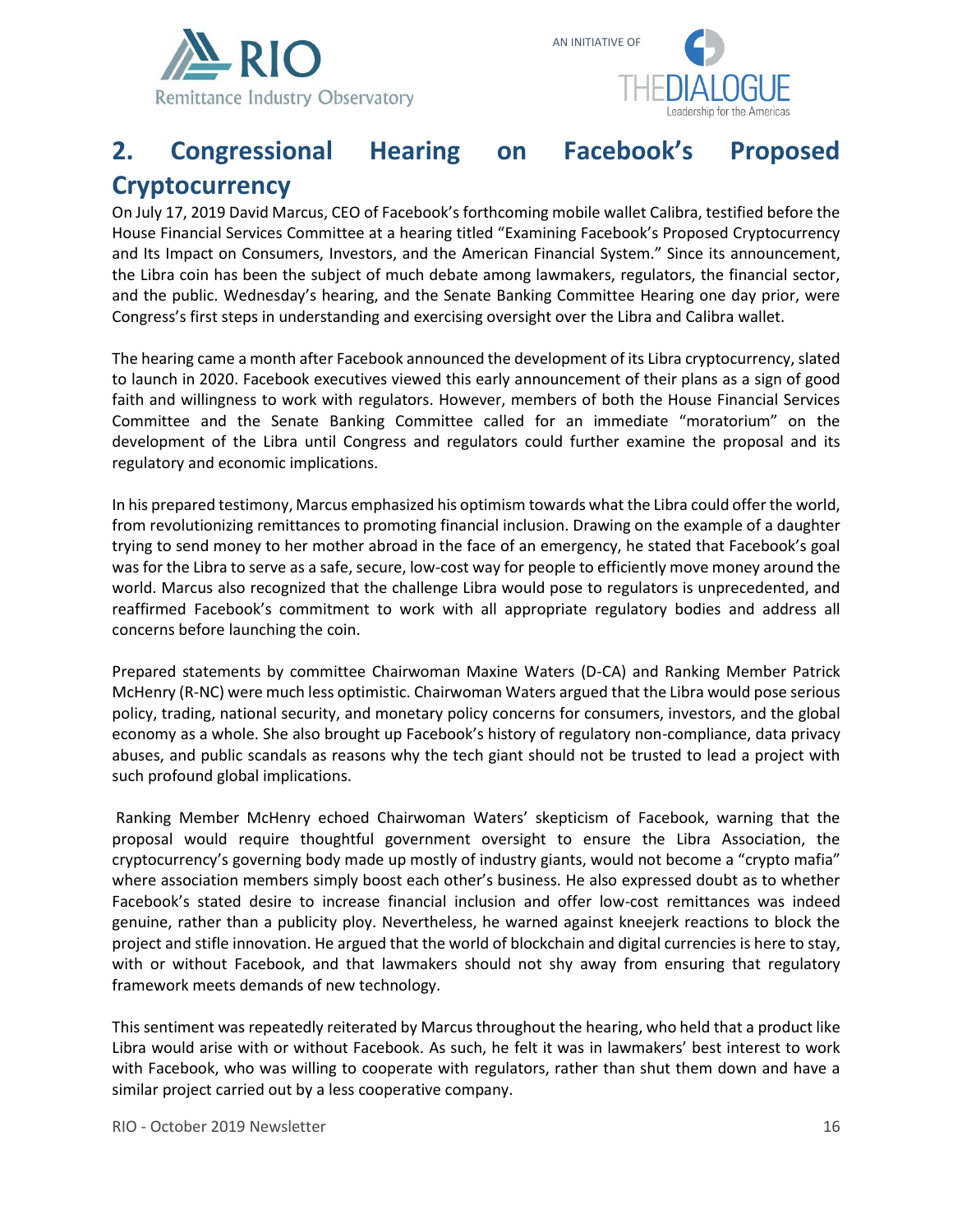



Several hours of questioning followed the prepared testimonies, with lawmakers trying to hash out the implications of the unprecedented Libra on U.S. citizens and American financial system.

A topic of bipartisan concern was that the Libra would come to undermine the United States Dollar as the leading global currency. In response to these concerns, Marcus held that Facebook had no interest in the Libra competing with sovereign currency, and "never in [their] wildest dreams" would it achieve sufficient scale to do so. He further stated that part of the reason behind backing the Libra with a reserve of sovereign currencies was to ensure sovereign currencies were not undermined. Still, even this commitment to holding sovereign currency reserves was met with skepticism. Some committee members, including Chairwoman Waters, worried that ownership of state assets on such a massive scale would lead the Libra Association to yield undue influence over governments. Many also questioned whether the Libra would interfere with the ability of central banks to effectively execute monetary policy. This concern has also been expressed by Federal Reserve Chairman Jerome Powell and Treasury Secretary Steven Mnuchin in previous statements. Marcus, however, assured that this was not their intent, and that Facebook would work continuously with the U.S. Treasury Department, Federal Reserve, other central banks, and all other appropriate regulatory bodies to ensure such concerns were appropriately addressed.

A major concern repeatedly raised by representatives on both sides was that the Libra would pose a systemic risk to the American, or perhaps global, financial system. Indeed, it would take just a fraction of Facebook's billions of users to begin using the Libra for it to reach systemic proportions. Several lawmakers questioned whether, if this were the case, the Libra Association would submit itself to the same enhanced oversight by the Federal Reserve that banks deemed to pose a systemic risk are subject to.

The topic of whether or not the Libra Association would count as a bank came up repeatedly, as this designation would have significant implications on appropriate regulations. In response, Marcus insisted that the company had no plans to engage in banking services, and thus should not be treated as a bank. He did, however, mention the possibility of banks becoming members of the Libra Association and possibly offering Libra-denominated services in addition to standard dollar ones. This ultimately led to further confusion as to where the Libra Association would be classified under current regulatory structures, although Marcus insisted throughout that it should not be seen as a bank.

A point of even more confusion, to which Marcus himself had no answer, was what the Libra itself would be classified as. He felt that, although under current law he believed it might be a commodity, the Libra was better characterized as a payment tool. Many lawmakers disagreed. Congressman Jim Himes (D-CT), a former banker, felt particularly strongly that since the Libra was reserve-backed, it was an exchangetraded fund (ETF). Cryptocurrency expert Meltem Demirors, an expert witness whose testimony followed Marcus's, also believed that the Libra was an ETF. Marcus felt this characterization was not appropriate – indeed, he believed designating the Libra as any sort of security was not accurate, as the stablecoin was built to retain value, not appreciate, making it not intended for investment. The question of whether or not the Libra is a security is a key issue regulators need to clarify, as such a designation would put it under the oversight of the Securities Exchange Commission (SEC). While other cryptocurrencies, particularly those with initial coin offerings (ICOs), have been designated as securities by the SEC, Bitcoin in particular has been classified as a commodity and is under the authority of the Commodity Futures Trading Association (CFTC). Marcus felt that similar treatment would be more appropriate for the Libra. Lawmakers, regulators, and financial experts alike, however, have yet to reach a consensus on what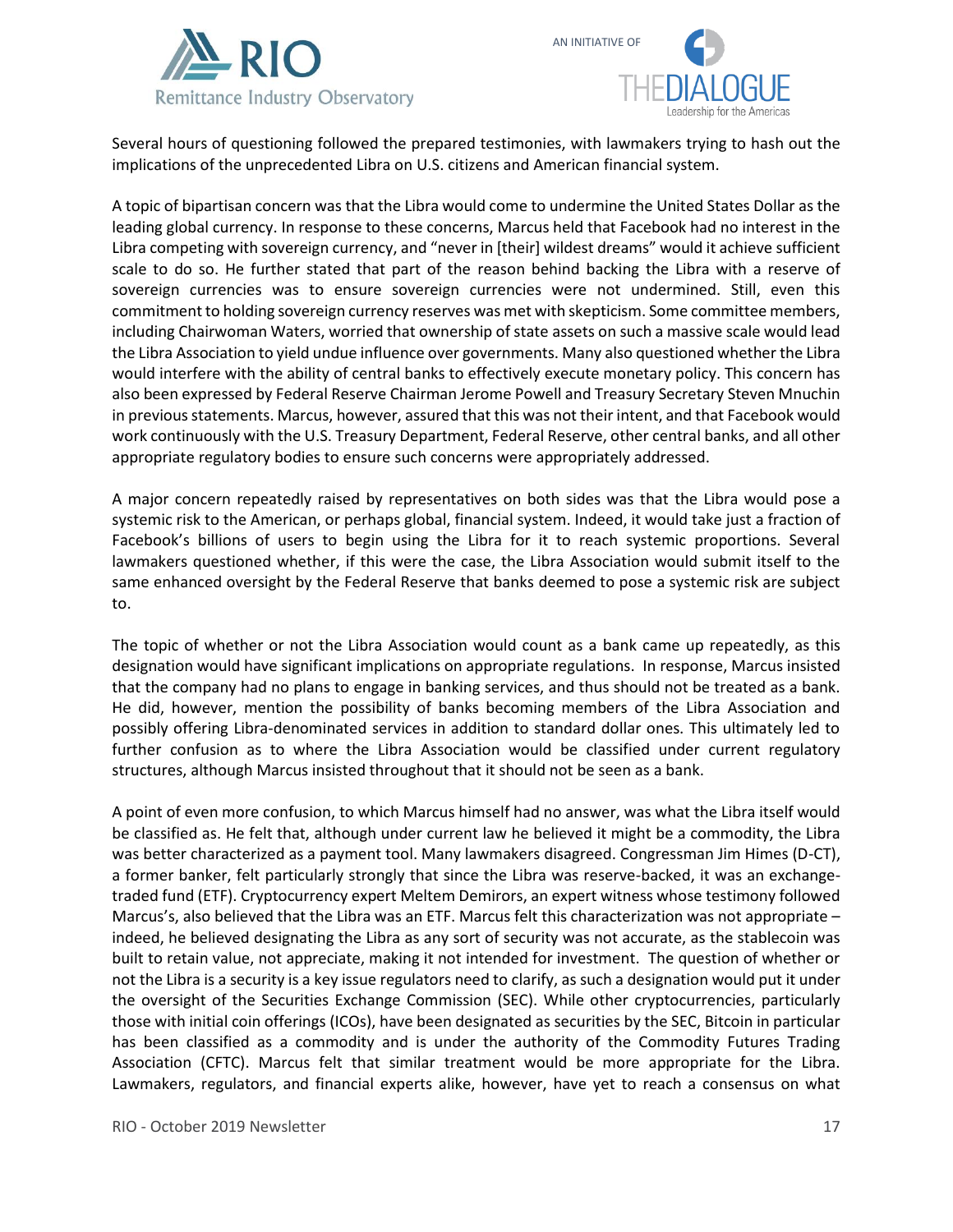



exactly the reserve-backed Libra, first of its kind, truly is. Countless questions from representatives during the hearing attested to just how much confusion can arise without a clear designation.

What lawmakers on both sides of the aisle seemed to agree on, however, was that the existing regulatory framework was not up to the task, and laws would have to be updated to reflect changing technologies and clarify regulatory jurisdiction over developments like Libra. Republican lawmakers in particular warned that these new laws should be careful not to stifle innovation.

In addition to regulatory uncertainty, a major concern shared by almost all committee members was the potential for the Libra to be used for illicit activity. Congresswoman Ann Wagner (R-MO) highlighted that some terrorists and criminal networks already use Facebook to fundraise, recruit, and connect with buyers. She worried that the Libra would make it even easier for these nefarious actors to move money. Several other committee members shared similar concerns about black market activity and money laundering that could occur through the Libra network. Marcus assured that the Calibra wallet in particular would safeguard against illicit activity through adhering to all appropriate Anti-Money Laundering (AML) and Know Your Customer (KYC) government regulations. He stated that such safeguards would occur at the mobile wallet level (so-called on/off ramps) rather than on the Libra network itself. While he stated that all U.S.-based wallets on the Libra network would adhere to appropriate AML and KYC regulations, he could not assure representatives that every wallet on the Libra network worldwide would live up to these standards.

This was cause for alarm for many lawmakers who worried that wallets would arise in nations with weaker legal requirements and open the door for illicit activity. Of particular concern was the possibility that the Libra could be used to evade sanctions, undermining the powers of the U.S. and other governments on such measures. Marcus assured that both the Calibra wallet and Libra Association were working with the Treasury's Financial Crimes Enforcement Network and other appropriate law enforcement bodies to protect against illicit activity, including sanctions evasion. He also stated that the Libra's blockchain system, although pseudonymous, would make it easier for law enforcement officials to monitor activity on the network.

Throughout the hearing, lawmakers also raised concerns over issues of market concentration. These concerns were heightened by the fact that Facebook is already being investigated by the Federal Trade Commission (FTC) for potential antitrust violations. Marcus insisted that Facebook envisions the market for mobile wallets on the Libra platform to be highly competitive, saying it was in this spirit that they made the platform open source and have designed Calibra, Facebook's own wallet, to be interoperable with other wallets. Facebook has said, however, that Calibra will be the only wallet that can be embedded directly into WhatsApp and Facebook Messenger apps, which collectively dominate the digital messaging market. Additionally, this embedded feature would likely give it an advantage among remittance senders, many of whom use WhatsApp to communicate with family back home. Several lawmakers urged Facebook to allow other wallets to be embedded into the messaging apps in the spirit of competition, but Marcus held it would be a competitive market even without this. Still, lawmakers, particularly Democrats, worried about how this market concentration would negatively impact consumers.

RIO - October 2019 Newsletter 18 Many questions throughout the hearing focused on the issue of consumer protection, particularly given Facebook's history of data privacy abuse. Lawmakers repeatedly questioned whether the company could be trusted with consumers' financial data, given that they had proven untrustworthy with much less consequential social data. In response to these concerns, Marcus assured that financial data would be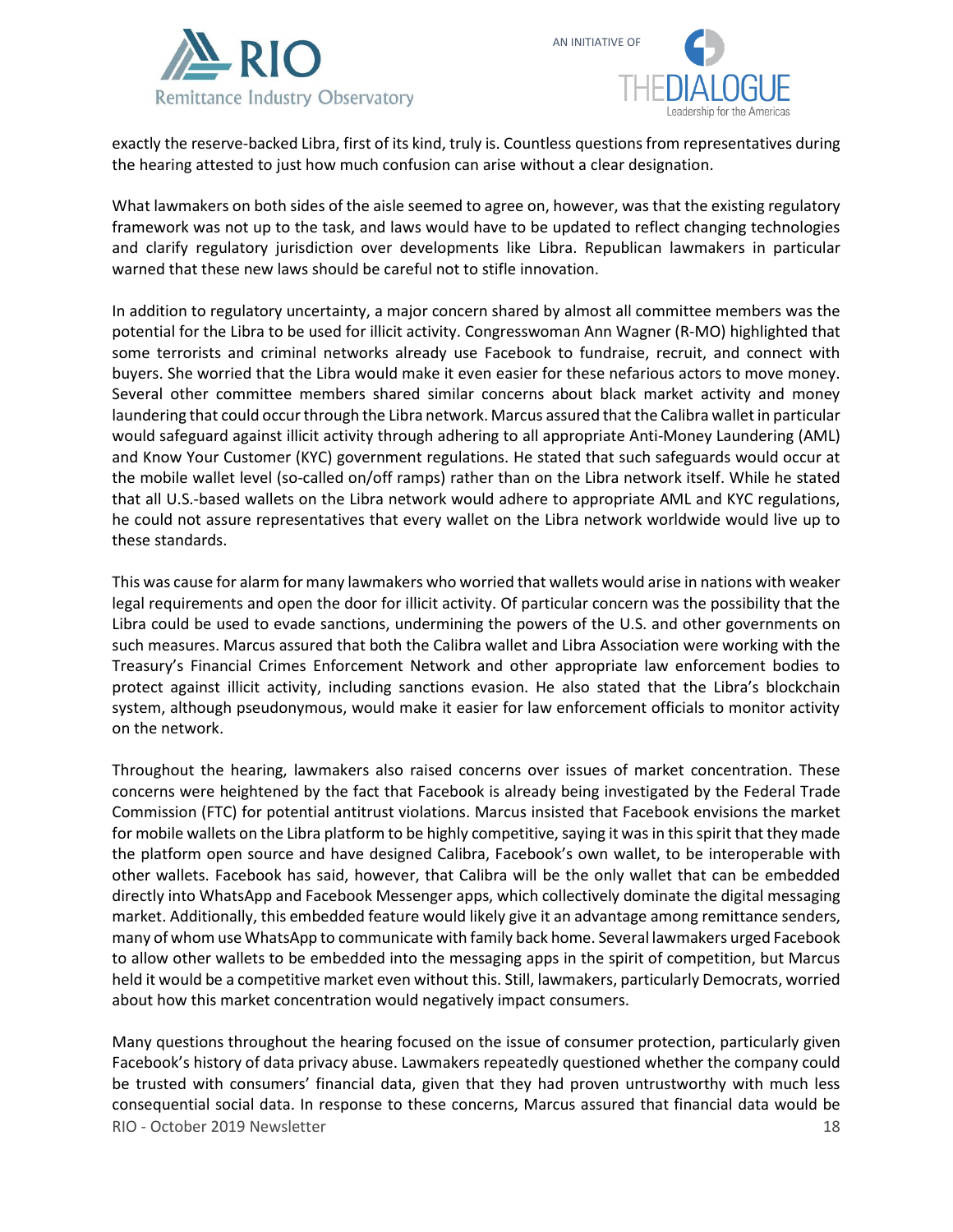



kept entirely separate from social data, and that user data stored on the Calibra wallet would not be shared with neither Facebook nor the Libra Association except when necessary for preventing fraud or criminal activity. He also notably promised that there would be no advertising on the Calibra wallet, quieting concerns of user financial data being sold to advertisers.

Some Republican lawmakers also worried whether the Libra could potentially be used for social regulation of consumers. These lawmakers expressed concern over how Facebook had banned certain political extremists, such as Milo Yiannopoulos, and how the company does not allow weapons to be sold on the platform. Congressman Sean Duffy (R-WI) expressed strong concerns about similar policies occurring on the Libra network, forcing people to adhere to certain political and social beliefs to use the coin. He warned that such policies could turn the Libra into a social credit system similar to that of the Chinese government, and urged Marcus to make the Libra available to everyone, just as the dollar is. In response, Marcus noted that such decisions would not be made by him or Facebook. They would be made by the Libra Association, which would not decide on its guidelines before reaching its 100-member target. Indeed, Marcus deferred to the Libra Associations not-yet existent guidelines several times throughout the hearing, leading some committee members to question whether this hearing had been held too early in the development process.

In addition to questioning and testimony, the hearing also served as a platform for Chairwoman Waters to introduce a draft bill titled the Keep Big Tech Out of Finance Act, which would prevent large platform companies from becoming financial institutions and block them from creating their own currencies. If passed, the bill would prohibit the Libra project from coming to fruition. The bill, however, did not receive much attention during the hearing, and it is unclear whether it would gain traction in Congress.

Ultimately, the almost seven hours of testimony left lawmakers and the public with more questions than answers. Marcus spoke of the Libra as a beacon of hope in a financial system that was not working for everyone, an opportunity to connect the un- and underbanked to the global economy. Lawmakers were more skeptical, fearing the impact it could have on consumers, the financial system, and criminal activity. And while Marcus assured that Facebook was willing to work with all appropriate regulatory bodies, in the U.S. and abroad, it was less clear whether regulators trust the company to do so in good faith. While it is doing everything possible to distance itself from the Libra through the Libra Association, the company is inevitably tied to the project in the eyes of the public and the government. Several representatives went so far as to call the Libra the "Zuckbuck," in reference to Facebook's founder and CEO Mark Zuckerberg. While Facebook's standing as a tech giant is the asset allowing them to take on this unprecedented project, its tarnished reputation in the eyes of regulators is proving to be a liability.